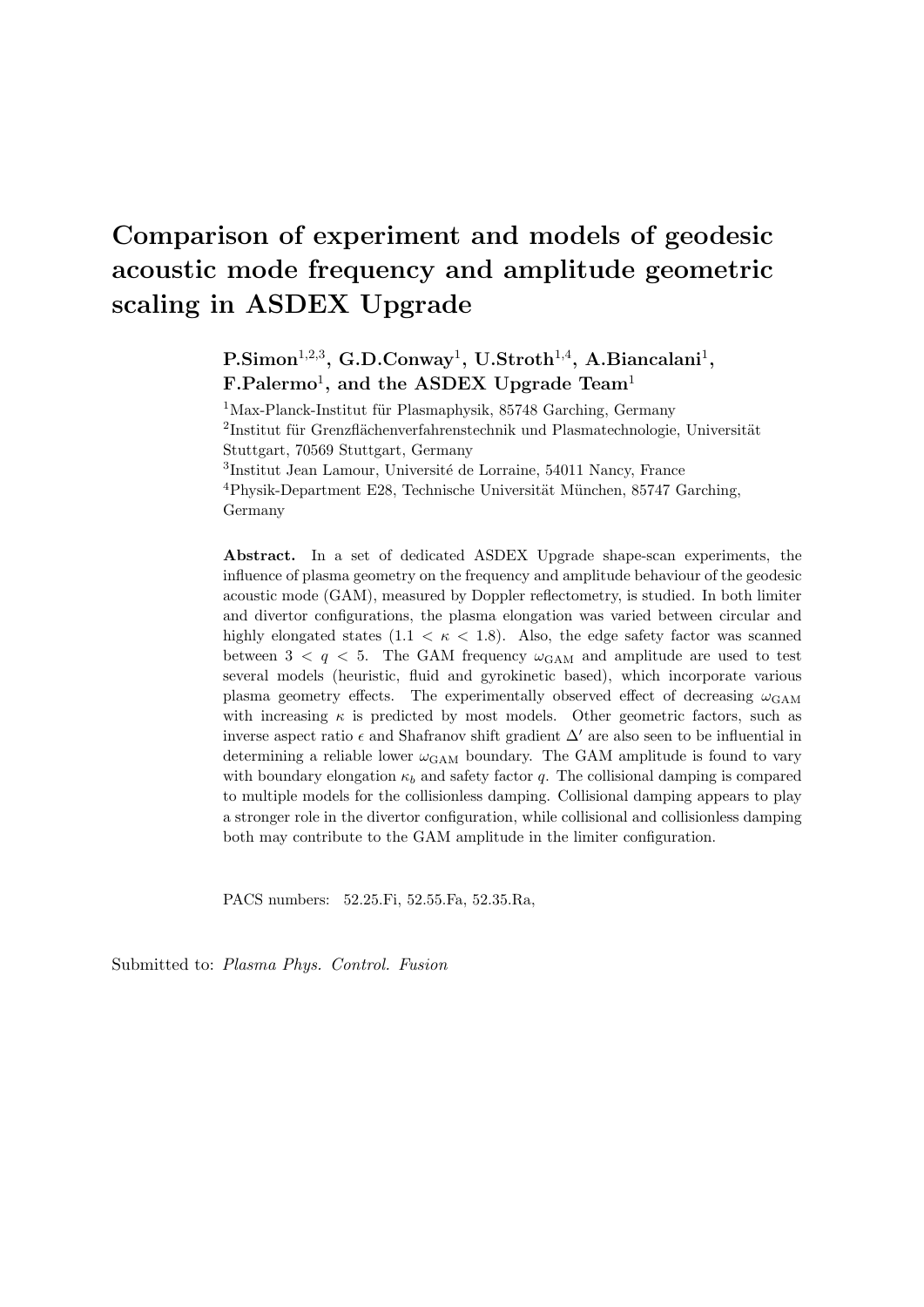# 1. Introduction

One of the more important research topics in the field of magnetic confinement fusion is the study of anomalous (or turbulent) transport, which is believed to be a major contributor to particle and energy losses and thus plays a fundamental role in the global confinement of a plasma [\[1,](#page-22-0) [2\]](#page-22-1). Any mechanism involved in determining the saturated level of turbulent transport is therefore of great interest. One such mechanism in toroidal plasmas (as well as other turbulent systems such as rotating planets or the sun) is the zonal flow (ZF).

Zonal flows are radially localised axisymmetric  $E \times B$  shear flows  $(m = n = 0,$ with poloidal and toroidal mode numbers m and n) [\[3\]](#page-22-2). These quasi-stationary modes  $(\omega_{\text{ZF}} \approx 0)$  are driven by non-linear interactions within the turbulence and thus can self-regulate the plasma transport via flow shearing [\[4\]](#page-22-3). When coupled to an  $m = \pm 1$ pressure side-band mode, the ZF gives rise to a resonant oscillation called the geodesic acoustic mode (GAM) which can also contribute to flow-shear stabilisation of turbulence.

The GAM's eigenfrequency in a simplified circular plasma geometry was first presented by Winsor et al.:

<span id="page-1-0"></span>
$$
\omega_{\text{GAM}} = \sqrt{2 + q^{-2}} c_s / R_0,\tag{1}
$$

where  $c_s = \sqrt{(T_e + \gamma_i T_i)/m_i}$  is the sound velocity and  $R_0$  is the major plasma radius.  $T_e$  and  $T_i$  are the electron and ion temperatures respectively, q is the safety factor,  $m_i$ is the ion mass of the plasma and  $\gamma_i$  the ion specific heat ratio (typically understood to be of the order of 1) [\[5\]](#page-22-4). For  $q \gg 1$  in the tokamak plasma edge this reduces to  $\omega_{\rm GAM}=\sqrt{2c_s/R_0}.$ 

In addition to the GAM frequency it is also important to investigate the behaviour of the GAM amplitude  $A_{\text{GAM}}$ , as it determines the effect that the GAM may have on the  $E \times B$  shearing rate. Only if the amplitude is sufficiently large to cause displacements comparable to the turbulent structure size may the GAM play a significant role in the moderation of turbulence. It has been found that the amplitude is also dependent on plasma parameters such as the safety factor  $[6, 7]$  $[6, 7]$  $[6, 7]$ .

Experimentally, GAMs have been observed in many tokamak plasmas [\[6,](#page-22-5) [8,](#page-22-7) [9,](#page-22-8) [10,](#page-22-9) [11,](#page-22-10) [12,](#page-22-11) [13\]](#page-22-12), often in reasonably good agreement with Winsor's predicted frequency, especially in circular plasma discharges. However, for experiments with non-circular plasmas in a divertor X-point configuration, deviations from the Winsor scaling were found [\[6,](#page-22-5) [11,](#page-22-10) [14,](#page-22-13) [15\]](#page-22-14). In particular, larger plasma boundary elongations  $\kappa_b$  were found to decrease the GAM frequency, which was expressed in a heuristic scaling law of the form  $\omega_{\text{GAM}} \propto 1/(1 + \kappa_b)$ . Extending on the previous theoretical predictions and these experimental results, a number of more involved models for the GAM frequency scaling have been proposed in recent years, typically including plasma geometry factors such as the safety factor q, the shear of the elongation  $s_{\kappa}$  or the Shafranov shift gradient  $\Delta'$  [\[16,](#page-22-15) [17,](#page-22-16) [18,](#page-22-17) [19\]](#page-22-18). While Conway's heuristic scaling [\[14\]](#page-22-13) was determined from a database of ASDEX Upgrade discharges containing experiments both at large and at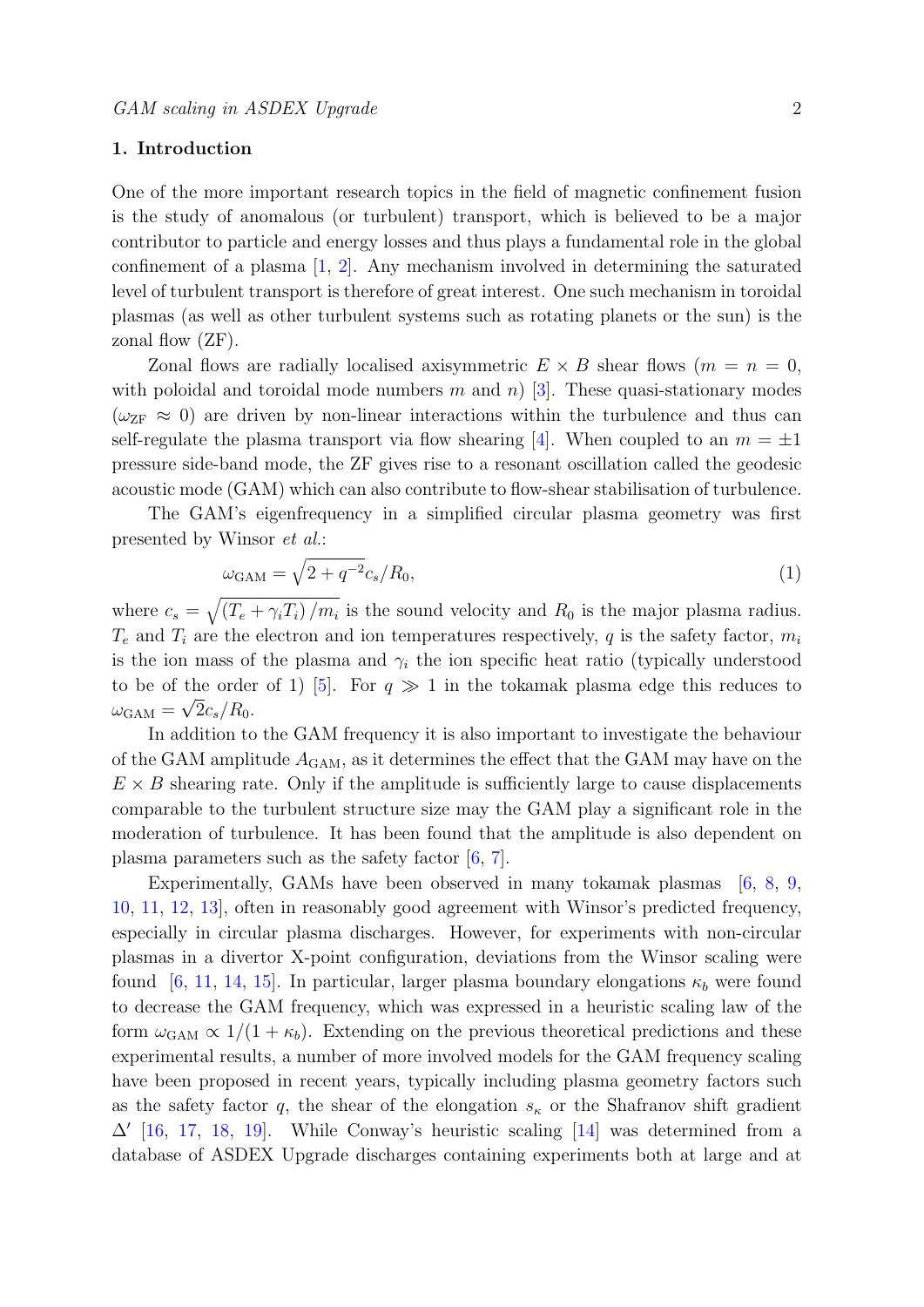small elongation, this article is based on a new set of specially designed experiments, where the shape was varied from  $\kappa_b = 1.1$  to 1.8 in both divertor and limiter discharges. The new experimental results for the GAM frequency are used to test the range of validity of Winsor's simplified fluid scaling, the heuristic model as well as electrostatic fluid and gyrokinetic models derived by Angelino [\[19\]](#page-22-18) and Gao [\[17\]](#page-22-16). Electromagnetic effects are also discussed. The test of these analytical models, which incorporate the effects of  $\kappa_b$  and q, against an extensive single-machine database is the focus of section [4.](#page-8-0) The amplitude scaling with respect to  $\kappa$  and q, as well as the role of collisional and collisionless damping in the region of GAM activity are discussed in section [5.](#page-13-0) The paper starts with descriptions of the experiments and the data analysis in sections [2](#page-2-0) and [3,](#page-6-0) respectively.

# <span id="page-2-0"></span>2. Diagnostic and experimental setup



<span id="page-2-1"></span>Figure 1. Schematic cross-section of ASDEX Upgrade during a divertor discharge, highlighting the measurement locations of the Doppler reflectometer systems

Since geodesic acoustic modes are a type of flow perturbation, they are well suited to be studied using microwave Doppler reflectometry. Doppler reflectometry works by launching a microwave beam into the plasma at a specific tilt angle  $\theta_0$  with respect to the flux surface. The beam propagates into the plasma until it meets a cutoff. Due to Bragg scattering by turbulent structures in the cutoff region, part of the signal may be backscattered towards the launch antenna. For backscattering to occur, the local perpendicular wavenumber  $k_{\perp}$  of the turbulence must fulfill the condition  $k_{\perp} = -2k_0N_{\perp} (\approx 2k_0 \sin \theta_0)$  for flat cutoffs), where  $k_0$  is the launched beam wavenumber and  $N_{\perp}$  is the plasma refractive index at the reflection layer. Due to the movement of the turbulent structures (i.e. the plasma flow), the received signal will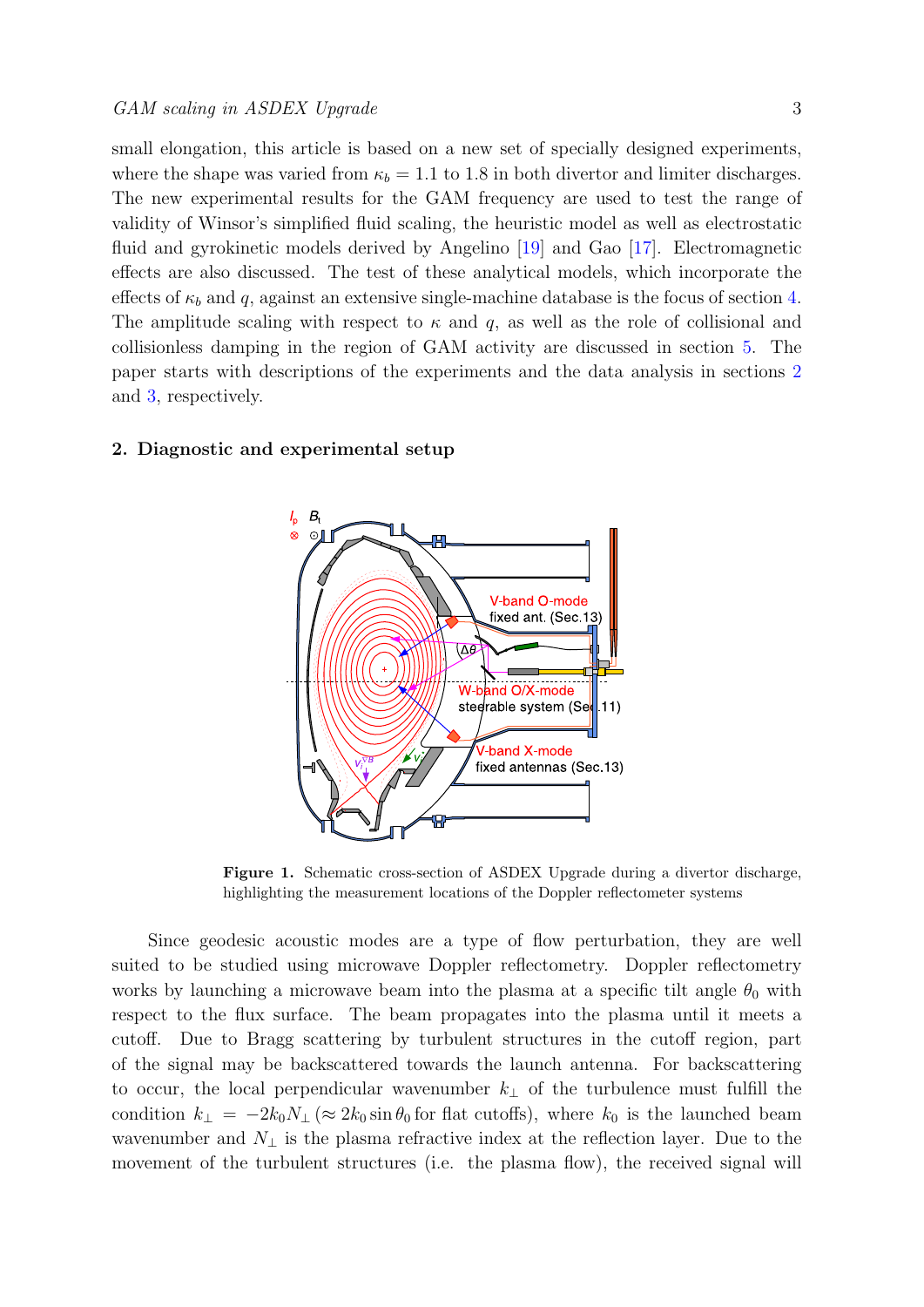be Doppler-shifted with a frequency  $2\pi f_D = \mathbf{v} \cdot \mathbf{k} \approx v_{\perp} k_{\perp}$  (where  $k_{\parallel} \ll k_{\perp}$ ). Here,  $v_{\perp}$  is the perpendicular velocity of the turbulent structure which is composed of the  $E \times B$  background flow of the plasma and the turbulent phase velocity (considered to be negligible):  $v_{\perp} = v_{E \times B} + v_{ph} \approx v_{E \times B}$ . [\[20,](#page-22-19) [21\]](#page-22-20) Thus, oscillating  $E \times B$  flows such as GAMs will appear as fluctuations in the Doppler shift  $f_D$ .

Three Doppler reflectometry systems are currently in operation on the ASDEX Upgrade tokamak (AUG), as shown in figure [1:](#page-2-1) two fixed-tilt antenna V-band systems (50–75 GHz, with O- and X-mode polarization) [\[22\]](#page-22-21) and one W-band system (75– 108 GHz) with an adjustable tilt angle on the tokamak low-field-side [\[23\]](#page-22-22). The 20 MHz sampling rate of the heterodyne receiver in-phase  $(I = A \cos \phi)$  and quadrature  $(Q = A \sin \phi)$  detector signals, using a 12 bit ADC, allows the investigation of velocity fluctuations and radial electric field perturbations with high temporal resolution. The perpendicular wavenumber  $k_{\perp}$  as well as the measurement location are obtained with the beam tracing code  $TORBEAM$  [\[24\]](#page-22-23) for each probing frequency, using a fitted density profile and high resolution equilibrium reconstruction [\[21\]](#page-22-20). The two V-band reflectometers can also be coupled together on the same bistatic antenna pair, in order to launch and receive from the same poloidal angle and to allow radial correlation Doppler reflectometry measurements [\[25\]](#page-22-24).

ASDEX Upgrade has a major radius  $R_0 = 1.65$  m and a minor radius  $a = 0.5$  m. The tokamak is typically operated within lower X-point divertor configuration, however, the flexible shape control also allows for limiter experiments.

In order to study the influence of the plasma elongation  $\kappa$  on the GAM, a set of special shape-scan experiments were performed. During a single deuterium plasma discharge, the boundary elongation  $\kappa_b$  was substantially varied. Figure [2](#page-4-0) (bottom) shows a case in which a lower single divertor configuration was modified from  $\kappa_b = 1.77$ to  $\kappa_b = 1.44$ . The counterpart is shown in figure [2](#page-4-0) (top), where a nearly circular limiter plasma ( $\kappa_b = 1.12$ ) is stretched to a higher elongation ( $\kappa_b = 1.69$ ). This set of experiments closes the gap in previous AUG experiments that featured mainly low- $\kappa$ limiter discharges and high- $\kappa$  divertor discharges, allowing to separate the influence of both the plasma elongation as well as the configuration, e.g. the presence of an X-point null field. Overlayed in figure [2](#page-4-0) are computed ray-traces for the lowest and highest probe frequencies in X-mode that are used in these experiments. The corresponding launch/receiver antennas are below the midplane, as pictured in figure [1.](#page-2-1)

Figure [3](#page-5-0) shows time traces of typical plasma quantities from one of the limiter discharges. Using control coils, the plasma boundary elongation  $\kappa_b$  is steadily increased throughout the discharge, from 1.1 to approximately 1.7. At the same time, the plasma current  $I_p$  is increased from 0.6 MA to 1.0 MA in order to maintain the edge safety factor at a constant  $q_{95} \approx 4$ . It was also attempted to keep the line-averaged density at a constant level of  $n_e \approx 2.5 \times 10^{19} \,\mathrm{m}^{-3}$  in order to maintain the Doppler measurements in the same radial region, but small variation between 2 and  $3 \times 10^{19}$  m<sup>-3</sup> could not be avoided. The edge density near the separatrix or last closed flux surface was typically close to  $n_{\text{edge}} \approx 0.5 \times 10^{19} \,\text{m}^{-3}$ . In this discharge the magnetic field strength was kept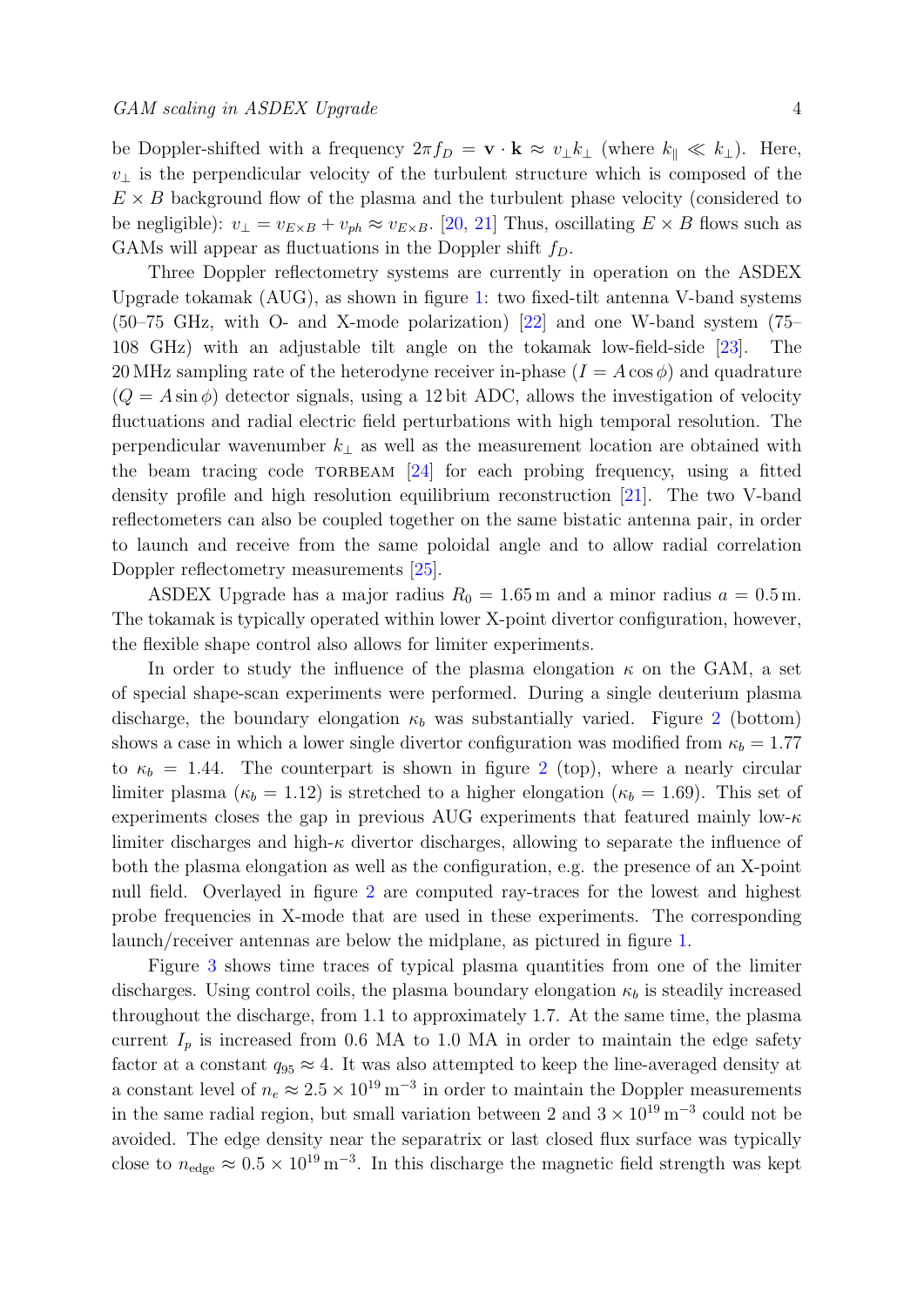

<span id="page-4-0"></span>Figure 2. Plasma shape during beginning and ending of two shape-scan discharges. Top: Limiter discharge #29722. Bottom: Divertor discharge #29725. The red surfaces indicate constant poloidal flux  $\Psi_{pol}$ . The black lines indicate the probing range and measurement locations of the Doppler reflectometer.

constant at  $B = -2.4$  T and a moderate electron cyclotron resonance heating power of 0.4 MW was applied. These values of magnetic field and density were chosen to allow for X-mode Doppler measurements in the edge region of the plasma, where GAMs are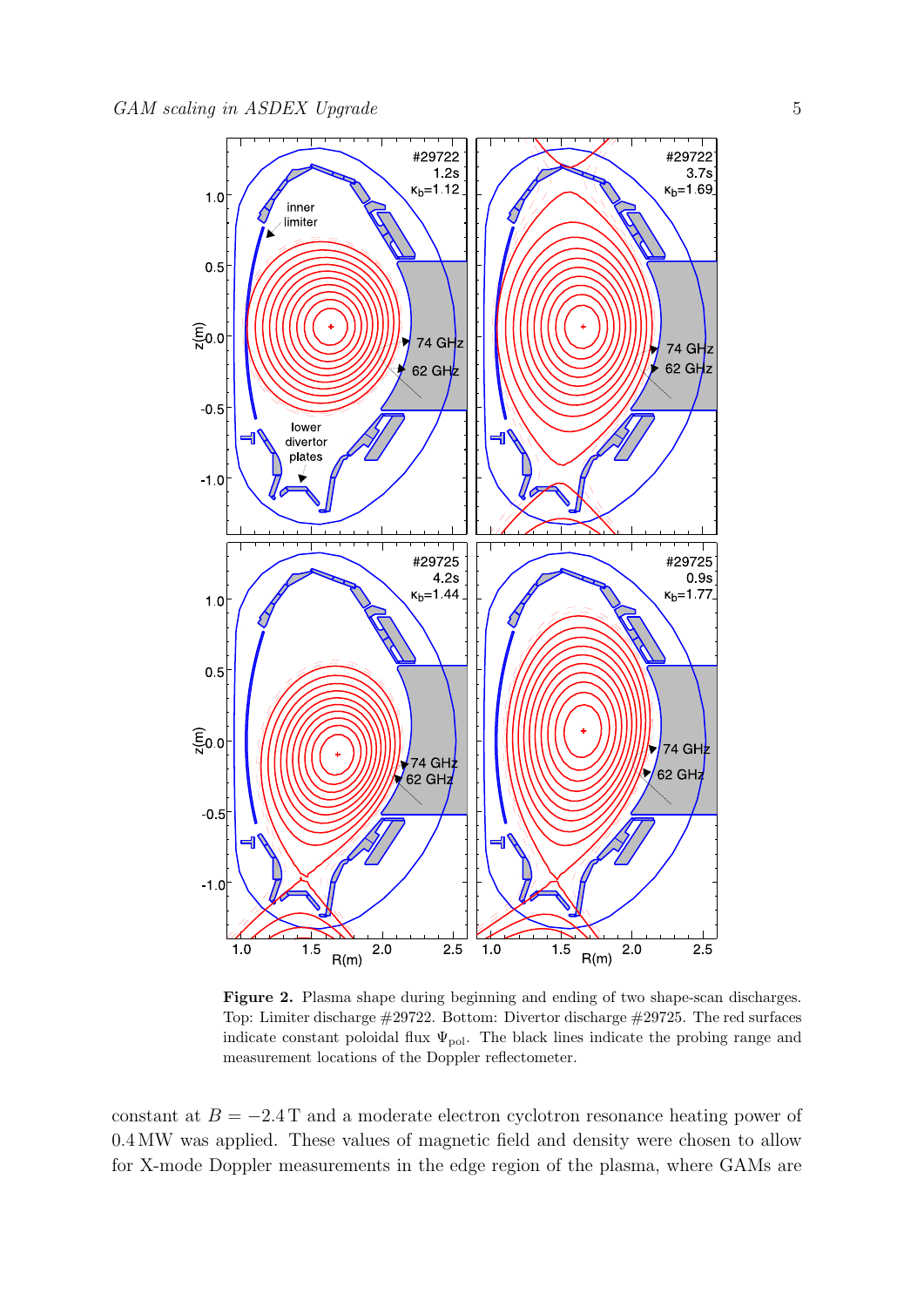

<span id="page-5-0"></span>Figure 3. Time traces of AUG shape-scan discharge #29722, showing the evolution of a) plasma current  $I_p$ , b) central line averaged density H1, c) Ohmic and ECRH heating power, d) edge safety factor  $q_{95}$  and e) boundary elongation  $\kappa_b$ .  $B_T$  was kept constant at -2.4 T.

typically observed during L-mode discharges at ASDEX Upgrade. Specifically, GAMs are usually detected inwards from the region of the radial electric field minimum at the plasma edge toward the  $n_e$  pedestal top, and never outside of the separatrix or last closed flux surface. The location and range of GAM measurements, i.e. slightly below the midplane on the low field side edge, can also be seen in figure [2.](#page-4-0) The poloidal angle of beam incidence  $\theta$ , as well as the poloidal plasma location, remain roughly constant in all configurations.

Figure [4](#page-6-1) shows typical edge plasma radial profiles of electron temperature  $T_e$ . density  $n_e$  and safety factor q during low- and high-elongation phases of a limiter discharge. The radial range in which GAMs are detected is slightly wider in the case of low boundary elongation.

To study the radial structure of the GAMs, the Doppler probing frequency is stepped, with one radial sweep consisting of 10–13 steps separated by 1 GHz, each lasting 15 ms. The measurement locations were reconstructed using fitted density profiles from the profile reflectometer and Lithium-beam diagnostics. The electron temperature  $T_e$ , which is important for comparison with the theoretical models, was measured with the Thomson scattering and electron cyclotron emission (ECE) diagnostics. Experimental measurements of the ion temperature were not available in all cases and have been scaled from similar discharges. From previous experiments, for measurements towards the plasma pedestal top,  $T_i \approx T_e$  was assumed, whereas in divertor discharges closer towards the separatrix, the ion temperature can rise to  $T_i \approx 1.2T_e$ . [\[26\]](#page-22-25)

For the comparison of GAM frequency and amplitude measurements to theoretical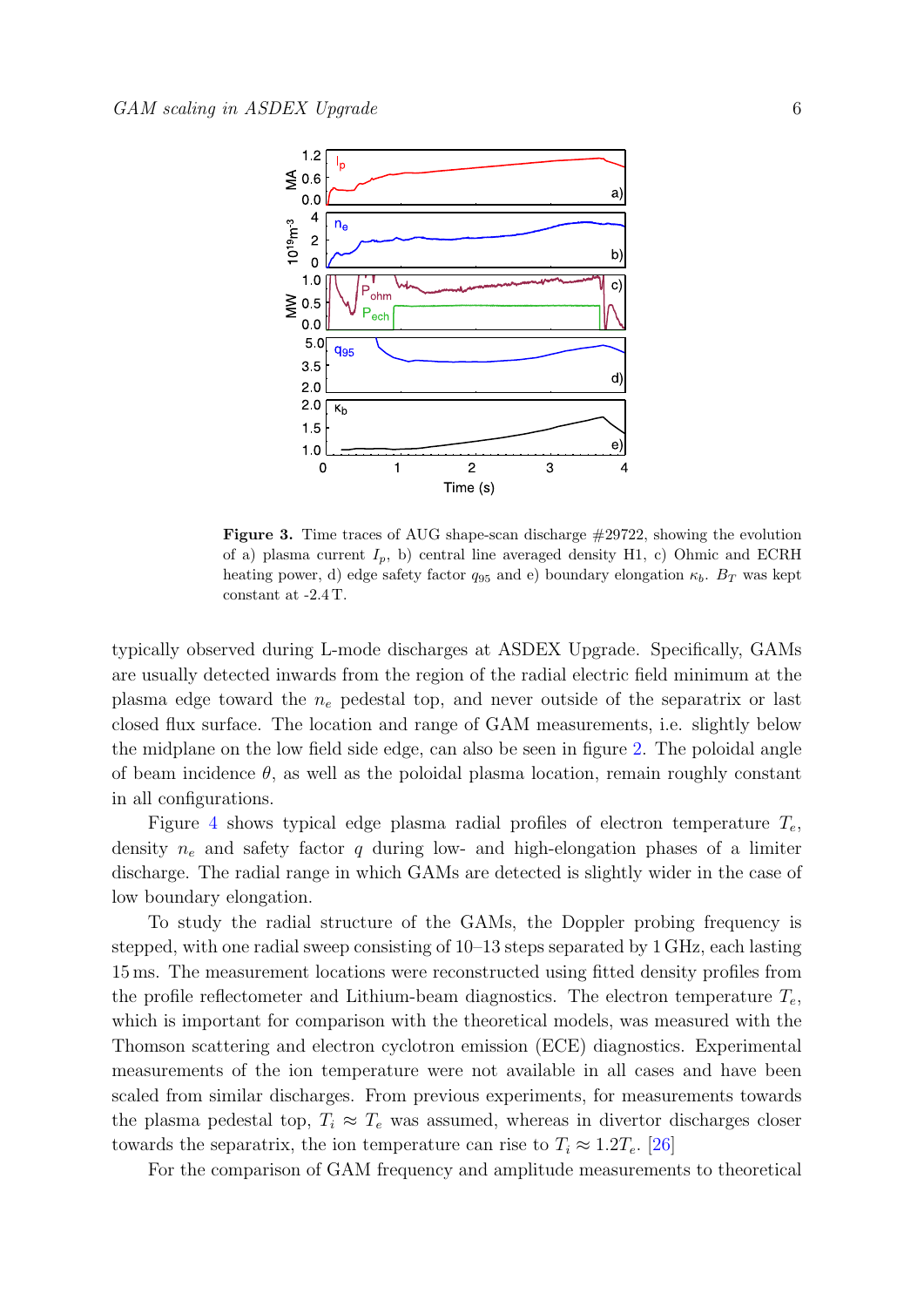

<span id="page-6-1"></span>**Figure 4.** Radial profiles of electron temperature  $T_e$  (top), density  $n_e$  (middle) and safety factor q (bottom) in limiter discharge #29722. Left:  $t = 1.5$  s,  $\kappa_b = 1.16$ . Right:  $t = 3.5$  s,  $\kappa_b = 1.65$ . The radial region in which GAMs were detected is highlighted.

models a database consisting of 59 radial sweeps, taken during three shape-scan discharges, was evaluated. During each radial sweep the strongest detected GAM peak (or none, if no clear GAM peak could be determined) is used in the analysis. The range of plasma boundary elongation in the database is  $1.13 < \kappa_b < 1.78$ , GAMs are detected in the radial range of 0.92  $\lt \rho_{pol}$   $\lt 0.99$  at densities of  $0.6 \times 10^{19}$  m<sup>-3</sup>  $\lt n_e$   $\lt 1.3 \times 10^{19}$  m<sup>-3</sup>, the local safety factor  $q$  varies between 3 and 5. Investigations of the radial GAM structure and possible GAM propagation were made during the same experiments, but are beyond the scope of this article and will be presented in a future publication.

## <span id="page-6-0"></span>3. Data analysis

The extraction of the GAM properties from the raw Doppler reflectometer signal is a multi-step process, as shown in figure [5.](#page-7-0) First, the Doppler shift frequency  $f_D$  and amplitude  $A_D$  are calculated from the IQ signal. The perpendicular velocity  $v_\perp$  is then calculated from  $f_D$  and the relative turbulence amplitude  $\delta n^2$  at the probed  $k_{\perp}$  is proportional to  $A<sub>D</sub>$ . In order to measure GAMs, it is necessary to have a high-resolution time series  $f_D(t)$ . Therefore,  $f_D$  and  $A_D$  are calculated from a small window of the complete IQ signal, which slides forward in time. Finally, an average power spectrum is calculated from  $f_D(t)$ . GAMs appear as distinct peaks in this frequency spectrum, usually in the range of 5–25 kHz for AUG L-mode discharge conditions.

The conventional way to determine the Doppler shift from the raw IQ signal is by calculating the power spectrum  $S_f(f)$  with a Fast Fourier Transform (FFT) algorithm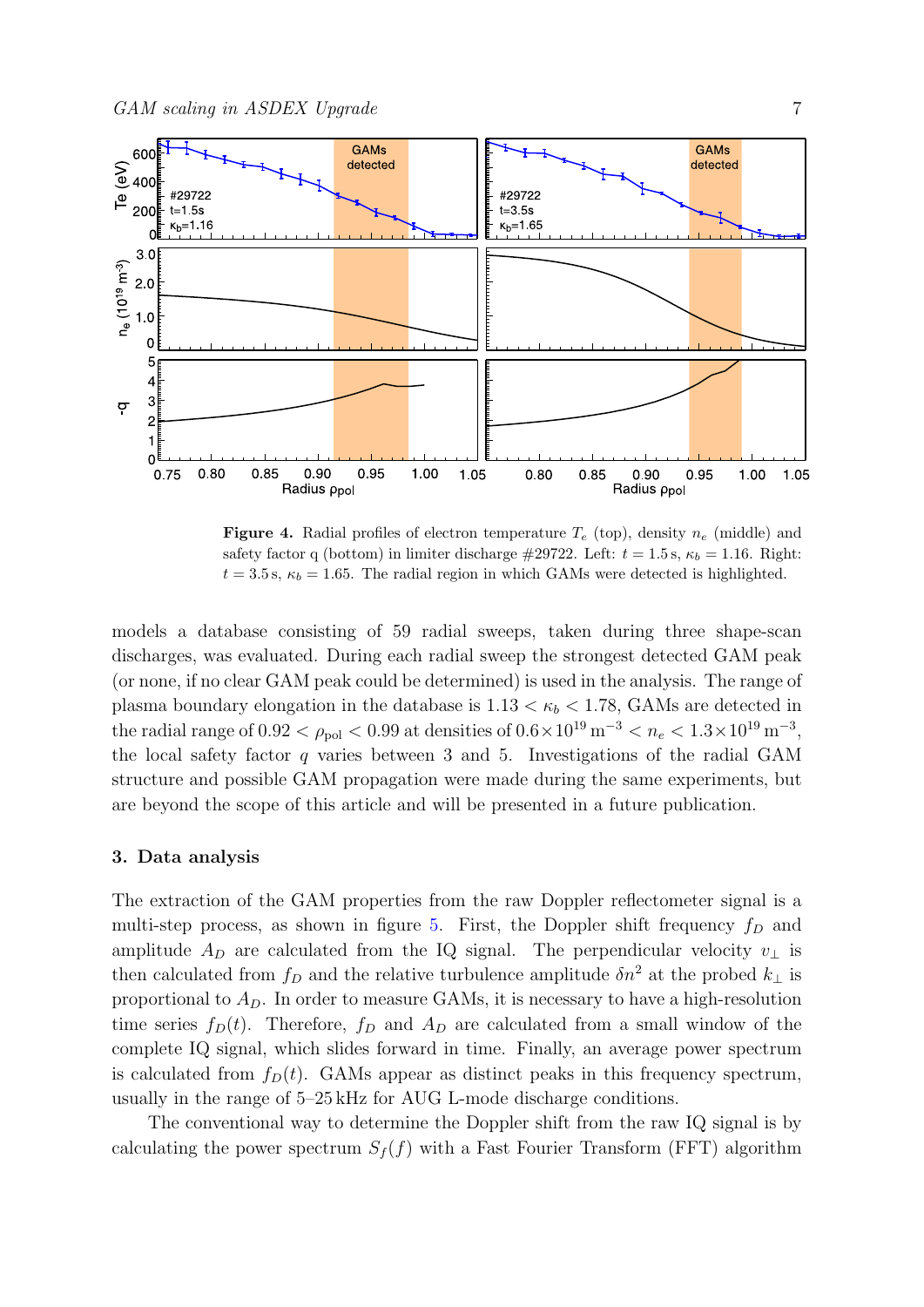

<span id="page-7-0"></span>Figure 5. Illustration of the GAM detection from reflectometer data. a) Power spectrum calculated from a window of the raw data, exhibiting a clear Doppler shift. b) Time series of the determined Doppler shift frequency (proportional to the flow velocity). c) Power spectrum of the  $f_D$  time series, showing a strong GAM peak at 20 kHz.

and computing a weighted mean:  $f_D = \sum f \cdot S_f(f) / \sum S_f(f)$ . Typically the original data window (10-15 ms at 20 MHz sampling rate) is split into sub-windows of 256 points (or 12.8  $\mu$ s), with 50% overlap, for this calculation. The resulting time series  $f_D(t)$  has therefore a sampling frequency of approximately  $f_s = 156$  kHz. The  $A_D(t)$  time series is computed from the area under the Doppler-shifted spectral peak.

An FFT is then once again used to calculate the average power spectrum from the  $f_D(t)$  time series, up to the Nyquist frequency  $f_{Ny} = f_s/2 = 78$  kHz, which is well-suited for the study of GAMs at AUG.

An alternative approach to the sliding FFT is the Multiple Signal Classification (MUSIC) method [\[27\]](#page-22-26), which has recently been proposed [\[12\]](#page-22-11). This algorithm presumes that the complex IQ signal  $x(t)$  consists of  $n_f$  coherent frequency components  $f_k$  and an incoherent noise part  $n(t)$ :  $x(t) = \sum_{k=0}^{n_f} A_k \exp(-i2\pi f_k t) + n(t)$ . By calculating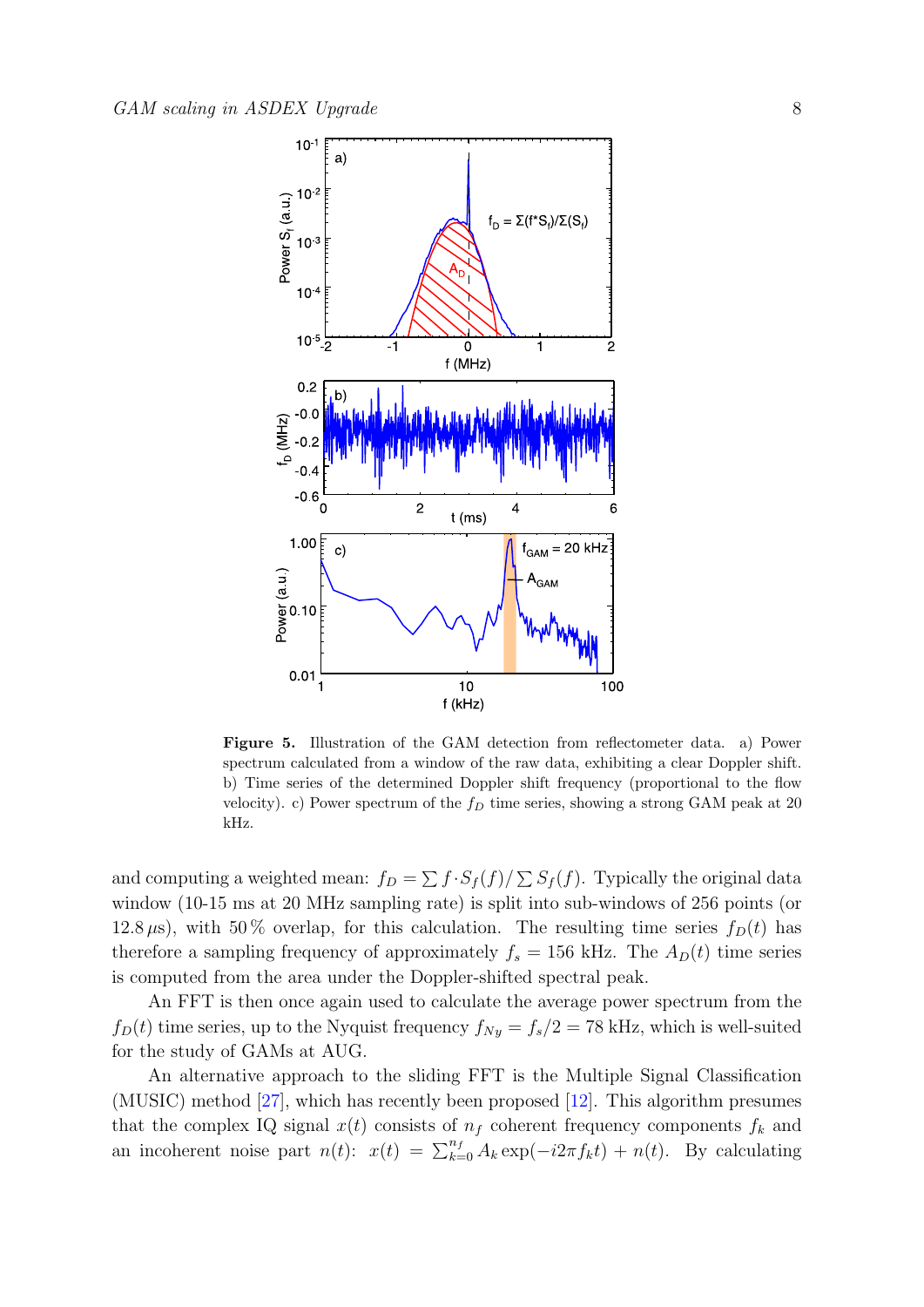the eigenvectors of the autocorrelation matrix via singular value decomposition, the contributions from signal and noise can be separated. The noise eigenvectors are then used to compute the pseudospectrum  $P_{MUSIC}$ , which shows a distinct peak at  $f_D$ . The main advantage of the MUSIC method is the possibility to calculate  $f<sub>D</sub>$  from a smaller window of the IQ signal, leading to a higher time resolution in  $f_D(t)$ , but at the cost of less stability.



<span id="page-8-1"></span>Figure 6. Comparison of sliding window FFT (SWFFT) and MUSIC methods for GAM detection. Left: Strong GAM ( $\#29650$ ,  $t = 2.190 - 2.205$  s), Right: Weak GAM  $(\#29650, t = 2.220 - 2.235 s)$ . MUSIC algorithm parameters as defined in [\[12\]](#page-22-11):  $n_{ws} = 32$ ,  $n_{\text{shift}} = 16$ ,  $n_w = 6$ ,  $n_f = 1$  and  $n_{\text{FFT}} = 8192$ .

Figure [6](#page-8-1) shows average power spectra computed via FFT from two exemplary experimental measurements, where GAMs of different intensity and frequency were found. The  $f_D(t)$  signal was computed with both the sliding window FFT (SWFFT) method and with the MUSIC method for comparison. Both methods detect the GAM at the same frequency. The MUSIC algorithm uses multiple parameters for window size  $(n_{ws})$ , overlap between windows  $(n_{shift})$ , number of detectable frequencies  $(n_f)$  and frequency resolution  $(n<sub>FFT</sub>)$ . Various combinations of these parameters were tested for GAM detection, and best results were generally obtained with  $n_{ws} = 32$ ,  $n_{\text{shift}} = 16$ ,  $n_w = 6$ ,  $n_f = 1$  and  $n_{\text{FFT}} = 8192$ . Generally, the SWFFT method is much faster to compute and manages to detect the GAM with slightly better signal to noise ratio. This is contrary to Tore Supra results where the MUSIC algorithm proved superior for GAM detection [\[12\]](#page-22-11). All experimental GAM measurements presented in this article have been obtained using the conventional SWFFT approach.

## <span id="page-8-0"></span>4. GAM frequency results

#### <span id="page-8-2"></span>4.1. Comparison with Winsor's scaling and Conway's heuristic model

The prediction for the GAM frequency  $f_{\text{GAM}}$  from equation [1,](#page-1-0) derived by Winsor [\[5\]](#page-22-4) from a fluid model for a circular plasma approximation, contains as parameters only the sound velocity  $c_s$ , the major radius  $R_0$  and the safety factor q. For figure [7,](#page-9-0)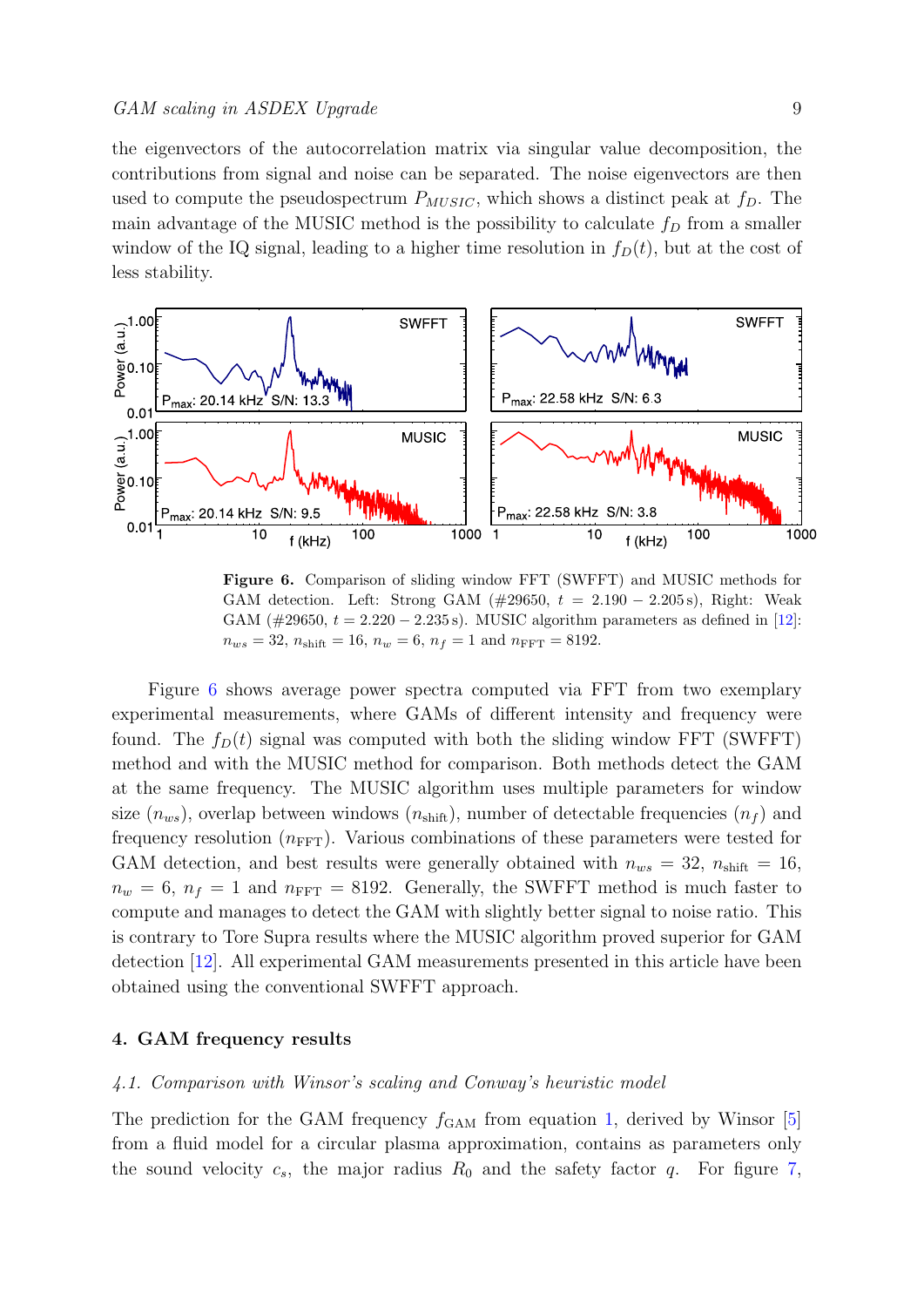

<span id="page-9-0"></span>Figure 7. Scale factor  $G = \omega_{\text{GAM}} R_0/c_s$  as function of the plasma boundary elongation  $\kappa_b$  for the whole data set with  $3.5 < q_{95} < 5$ , compared to the Conway and Winsor models.

the scale factor G was determined from the shape-scan experiments, by measuring the GAM frequency and normalizing to  $c_s/R_0$  (to remove the dependence of  $f_{\text{GAM}}$ on the local plasma temperature). Variations in  $q$  were neglected for this figure.  $G = \omega_{\text{GAM}} R_0/c_s$  was then plotted over the plasma elongation at the corresponding time in the discharges. Highlighted is the area of intermediate plasma elongation, in which no previous experimental data was available.

The main sources of uncertainty for the scaling factor  $G$  are the errors in the  $T_e$ and  $T_i$  (and therefore the sound velocity) and in the extraction of the GAM frequency from the spectrum. The errors in the temperatures consist mostly of contributions due to uncertainties in the ECE measurements and uncertainty in the measurement position due to the fitted density profile. These are estimated to be of the order of 15 %. The error in the GAM frequency is dictated by the frequency resolution due to the chosen FFT parameters and here is approximately  $0.3 \text{ kHz}$ , which is below  $5\%$  for all GAM measurements in the database. The uncertainty for the boundary elongation  $\kappa_b$  is determined by the steepness of the  $\kappa$  profile. For plasmas with low  $\kappa_b$ , the profile is relatively flat and small uncertainties in the radial coordinate only translate to minimal variation in  $\kappa_b$ . For elongated plasmas the  $\kappa$  profile is steeper in the edge and an error of up to 5% is expected. A similar uncertainty is expected for variations in q.

As previously noted, Winsor's model does not take into account the plasma shape. In contrast, a clear trend can be observed towards lower GAM frequencies at higher elongation. The trend of decreasing frequency with elongation is captured in the heuristic model by Conway:

$$
\omega_{\text{GAM}} = \frac{c_s}{R_0} 4\pi \left( \frac{1}{1 + \kappa_b} - \epsilon_0 \right). \tag{2}
$$

Here,  $\epsilon_0 = 0.3$  is the inverse aspect ratio. However, simultaneously a systematic difference between GAMs in limiter discharges (crosses) and in divertor discharges (diamonds) can be seen.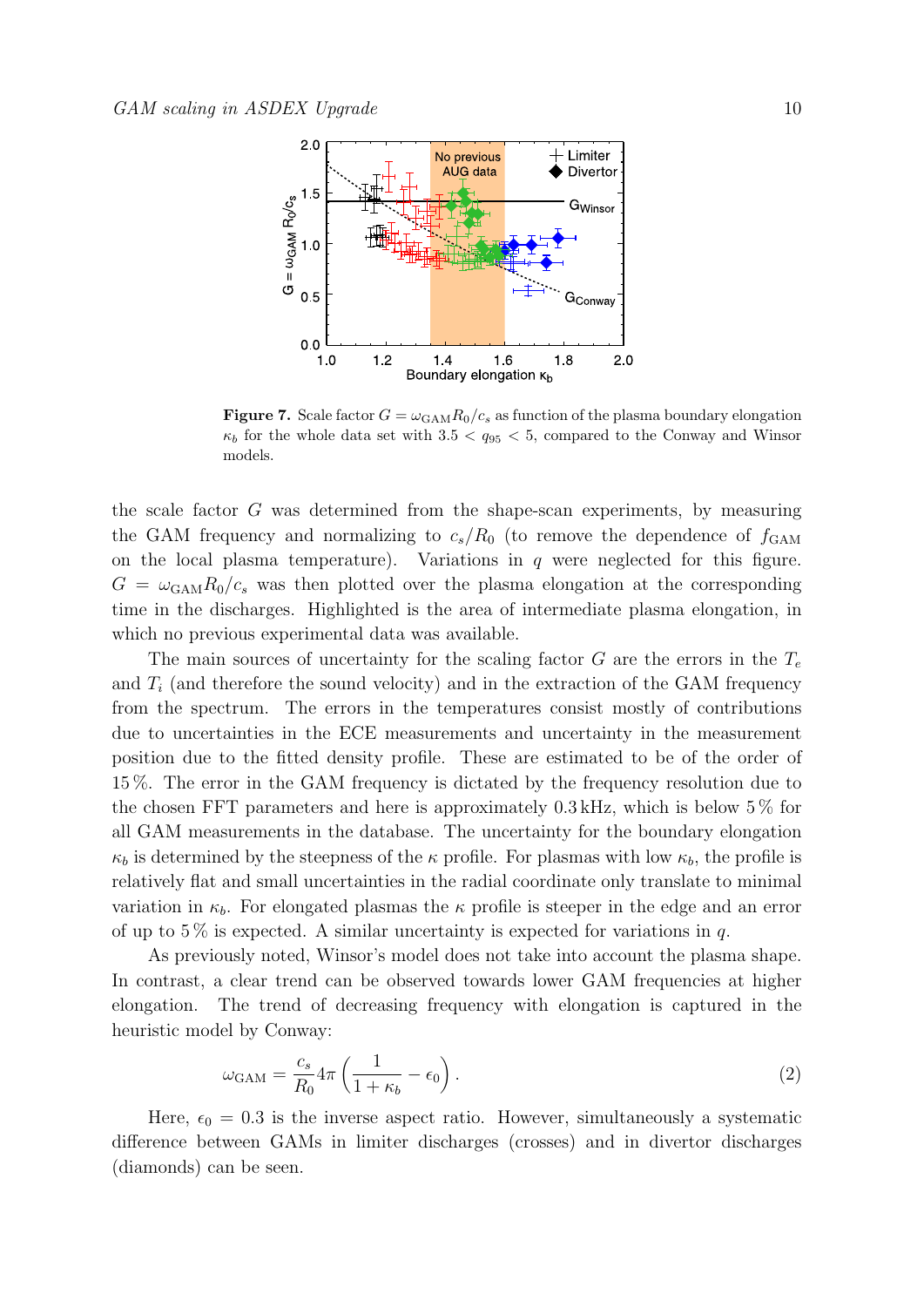

<span id="page-10-0"></span>Figure 8. Comparison of the experimental results  $(f<sub>GAM</sub>)$  with Winsor's scaling law ( $f_{\text{scale}}$ ). All points refer to GAMs in a range of radial positions  $0.91 < \rho_{\text{pol}} < 0.99$  and safety factor  $3.5 < q_{95} < 5$ . The degree of elongation is indicated by colour.

Figure [8](#page-10-0) shows the experimentally observed GAM frequency as a function of the frequency predicted by Winsor's scaling. The uncertainty in  $f_{\text{scale}}$  is due to the errors in the temperatures, as described above. The error in  $f_{\text{GAM}}$  is not pictured as it is comparable to the symbol size. As already seen in figure [7,](#page-9-0) Winsor's scaling generally overestimates  $f_{\text{GAM}}$ . For a number of points at close to circular plasmas, which meet the assumption made in the model, the prediction agrees with the data, but especially for high  $\kappa_b$  the discrepancy becomes large. This confirms earlier AUG results [\[14\]](#page-22-13).



<span id="page-10-1"></span>**Figure 9.** Comparison of the experimental results  $f_{\text{GAM}}$  with Conway's scaling law  $f_{\text{scale}}$ .

Figure [9](#page-10-1) shows a comparison with the heuristic Conway scaling, which accounts for the effect of the plasma elongation. For better visibility there are no error bars included in this and the following figures. As the uncertainties in the temperatures are the strongest influence on the errors in all frequency scalings, the error bars in figure [8](#page-10-0) may be used as a reference.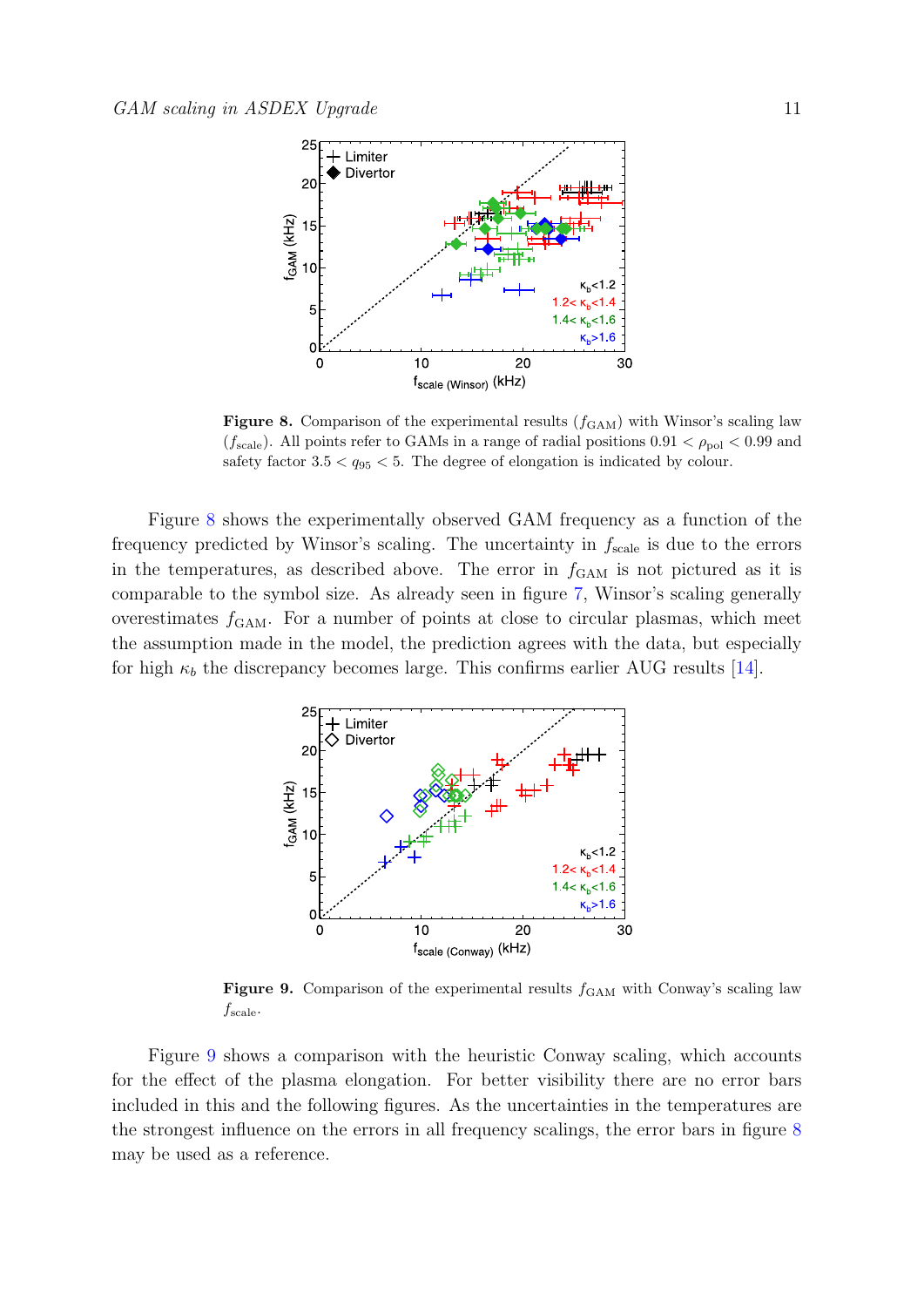This empirical model was found to give good agreement for GAMs in the edge of elongated plasmas, but does not reduce to Winsor's scaling for  $\kappa_b \to 1$ . The model also does not include the influence of  $q$ , as its effect on the experimental GAM frequency was not found to be strong [\[14\]](#page-22-13).

In comparison to Winsor's scaling, the Conway model yields better agreement to the present data. However, there are still systematic deviations from the experimental data: in limiter discharges, GAMs closer towards the plasma center, i.e. in regions of higher plasma temperature, are found to be at a lower frequency than predicted. For limiter GAMs in the plasma edge region a good agreement is found. For GAMs in divertor discharges the experimentally measured frequency appears to be generally higher than predicted.

#### 4.2. Comparison with Angelino's fluid model

In order to establish an analytical relation between GAM properties and the plasma geometry, in 2008 Angelino et al. derived a prediction for the GAM frequency from a fluid model [\[19\]](#page-22-18). The derivation takes the geometry into account through the local elongation  $\kappa$  [\[28\]](#page-22-27):

$$
\omega_{\text{GAM}} = \frac{v_{T_i}}{R_0} \sqrt{(\tau + \gamma_i) \left[ \frac{8}{3 - 2\kappa + 3\kappa^2} + \frac{1}{q^2} \right]}
$$
(3)

Here,  $\tau = T_e/T_i$ ,  $\gamma_i = 1$  and  $v_{T_i} = \sqrt{T_i/m_i}$ . Angelino also uses the local elongation  $\kappa$  instead of boundary elongation  $\kappa_b$ . For the comparison,  $\kappa$  is obtained from the CLISTE equilibrium code [\[29\]](#page-22-28). For  $\kappa \to 1$ , the formula reduces to Winsor's scaling (equation [1\)](#page-1-0).



<span id="page-11-0"></span>Figure 10. Comparison of the experimental results  $(f_{\text{GAM}})$  with Angelino's scaling law  $(f_{scale})$ .

The comparison of measured GAM frequencies to Angelino's scaling are shown in figure [10.](#page-11-0) The agreement is similar to that obtained with Conway's heuristic model. In general, the scaling fits the data much better than Winsor's simplified fluid model, but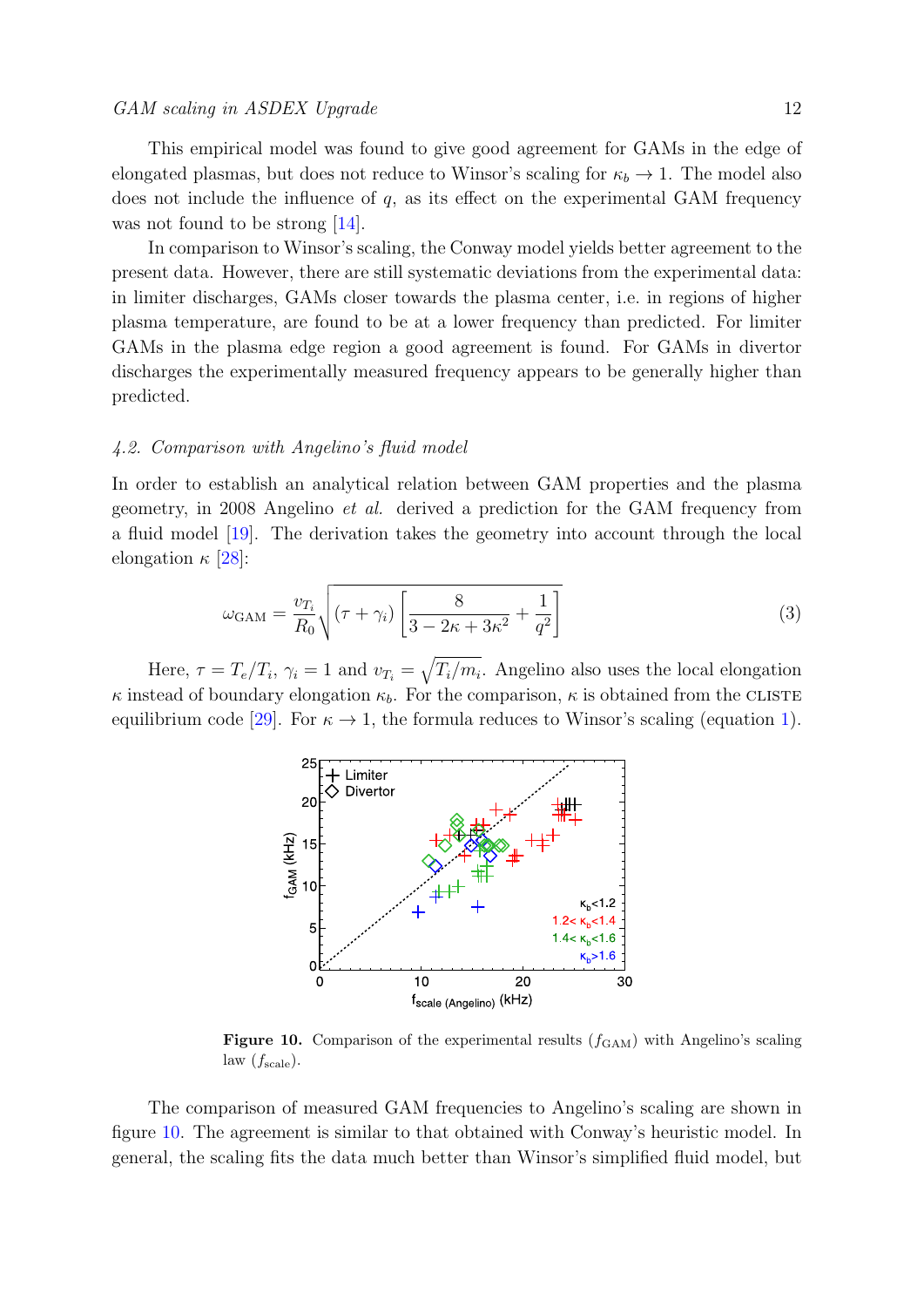there are large discrepancies for limiter GAMs at low  $\kappa$ , towards the plasma core. The predicted GAM frequency lies above the measurements. However, Angelino's scaling appears to give a better fit for GAMs in divertor plasmas.

#### 4.3. Comparison with Gao's gyrokinetic model

A more involved approach based on an electrostatic gyrokinetic model and incorporating the effects of finite orbit drift width (ODW) was derived by Gao [\[30,](#page-22-29) [31,](#page-22-30) [17\]](#page-22-16) between 2009 and 2011. In contrast to Angelino's approach, Gao includes a larger number of geometric parameters. Non-linear effects are not included. In the small ODW limit the GAM frequency is given by

$$
\omega_{\text{GAM}} = \frac{v_{T_i}}{R_0} \sqrt{\left(\frac{7}{4} + \tau\right) \left(\frac{2}{\kappa^2 + 1}\right) \left(1 - \frac{s_\kappa}{2} \frac{7 + 2\tau}{7 + 4\tau}\right)} \left[1 - \epsilon^2 \frac{9\kappa^2 + 3}{8\kappa^2 + 8} - \Delta'^2 \frac{\kappa^2}{4\kappa^2 + 4} + \epsilon \Delta' \frac{4\kappa^2 + 1}{4\kappa^2 + 4} + \frac{(23 + 16\tau + 4\tau^2)(\kappa^2 + 1)}{2q^2(7 + 4\tau)^2}\right], \quad (4)
$$

with  $\tau = T_e/T_i$ , inverse aspect ratio  $\epsilon = r/R_0$ , Shafranov shift gradient  $\Delta'$  and the radial derivative of the elongation  $s_{\kappa} \approx (\kappa - 1)/\kappa$ . Again, the local elongation  $\kappa$  is used. Typical values for  $\Delta'$  in the region of GAM activity are between -0.4 and -0.2. Therefore the contribution of the Shafranov shift gradient towards the GAM frequency is of a similar order of magnitude as the inverse aspect ratio, both of which decrease  $\omega_{\text{GAM}}$  by about 10% for typical values of  $\kappa$ .



<span id="page-12-0"></span>Figure 11. Comparison of the experimental results  $(f_{\text{GAM}})$  with the Gao scaling law  $(f_{scale}).$ 

The comparison of the experimental data with the Gao scaling in figure [11](#page-12-0) shows some improvements. While in general the experimental frequency lies above the theoretical prediction, the discrepancy between edge and core GAMs in limiter discharges mostly disappears, and the deviation from divertor discharges is less severe. In general, Gao's scaling exhibits the least scatter between various radial regions or plasma geometries and seems the closest approach so far to presenting a unified picture.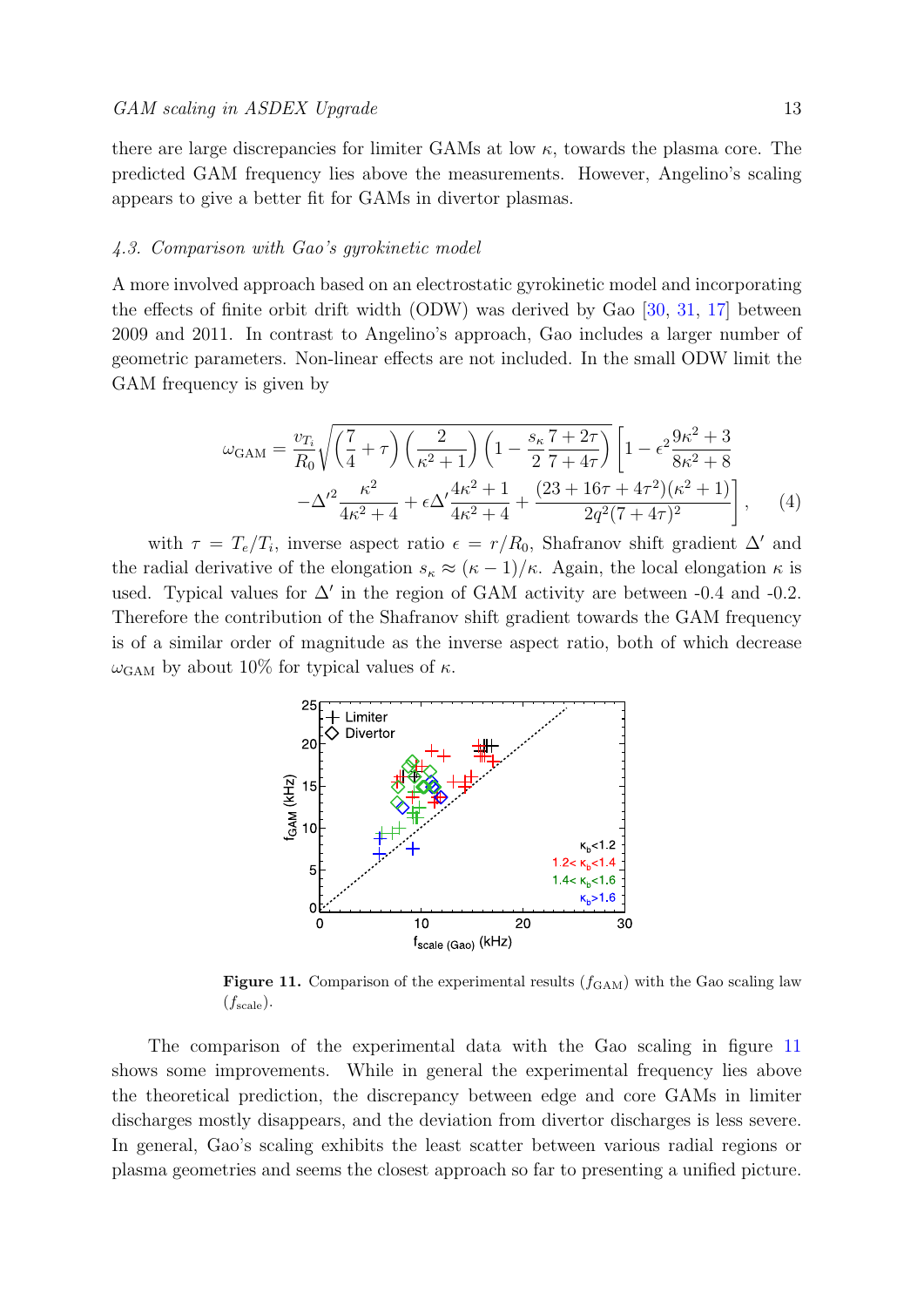#### 4.4. Non-linear effects

Due to the linear derivation of Gao's equation, the predicted frequency can be understood to give only an estimate, whereas non-linear effects may also play a role. The results show a measured GAM frequency always shifted upward with respect to the linear theoretical prediction. This seems consistent with the nonlinear gyrokinetic prediction, according to which the nonlinear frequency shift is always positive [\[32,](#page-22-31) [33\]](#page-22-32), whereas nonlinear MHD predictions give both upshifts and downshifts depending on the phase delay between the nonlinear force and the GAM oscillation [\[34\]](#page-22-33). A detailed analysis of the nonlinear frequency modification is outside the scope of this paper, and will be addressed in a future paper.

## 4.5. Electromagnetic effects

A further factor that should be considered is the influence of electromagnetic effects. While the investigated models are based on electrostatic approaches, recent modelling  $[35]$  suggests that plasma  $\beta$  can lead to lowered GAM frequencies. This has been observed in an ASDEX Upgrade discharge, where a  $100\%$  increase in  $\beta$  is observed with ECR heating, the GAM frequency scaling is about  $10\%$  lower than expected. For the discharges used in this database, however,  $\beta$  only changes by less than 5% in limiter discharges in all cases, while in a few extreme divertor cases at low elongation  $\beta$  increased only by a maximum of 50%. Therefore, electromagnetic effects are not expected to play a significant role for the majority of the database, and may decrease the frequency for a limited number of low- $\kappa$  divertor GAMs, but within the error bars given by the temperature measurements. As electromagnetic models are only recently being investigated, further comparison is beyond the scope of this article.

## <span id="page-13-0"></span>5. GAM amplitude results

The amplitude of the GAM is obtained from the power spectrum of the  $f_D(t)$  time series. The GAM peak at frequency  $f_{GAM}$  is typically distinct from the background, as seen in the highlighted area of figure [5](#page-7-0) (bottom). The amplitude is calculated as the peak-to-peak velocity by integrating over the GAM spectral peak [\[7\]](#page-22-6):

$$
A_{\text{GAM}} = \frac{4\pi}{k_{\perp}} \sqrt{\sum_{f_1}^{f_2} S\left(f_D\right) \frac{4}{1.5}},\tag{5}
$$

where  $f_1, f_2 \approx f_{\text{GAM}} \pm 0.6 \text{ kHz}$ . The factor 4/1.5 accounts for the Hanning bellwindow that is applied to minimize spectral leakage. The perpendicular wavenumber  $k_{\perp}$  is calculated using beam tracing and is typically of the order of 9–10 cm<sup>-1</sup>. As shown in figures [12](#page-14-0) and [13,](#page-15-0) the GAM amplitudes for this set of discharges fall in the range of 0.2–1.0 km/s. For plasma conditions where GAMs are usually measured, i.e. the edge region of L-mode plasmas, the mean perpendicular plasma velocity is in the range of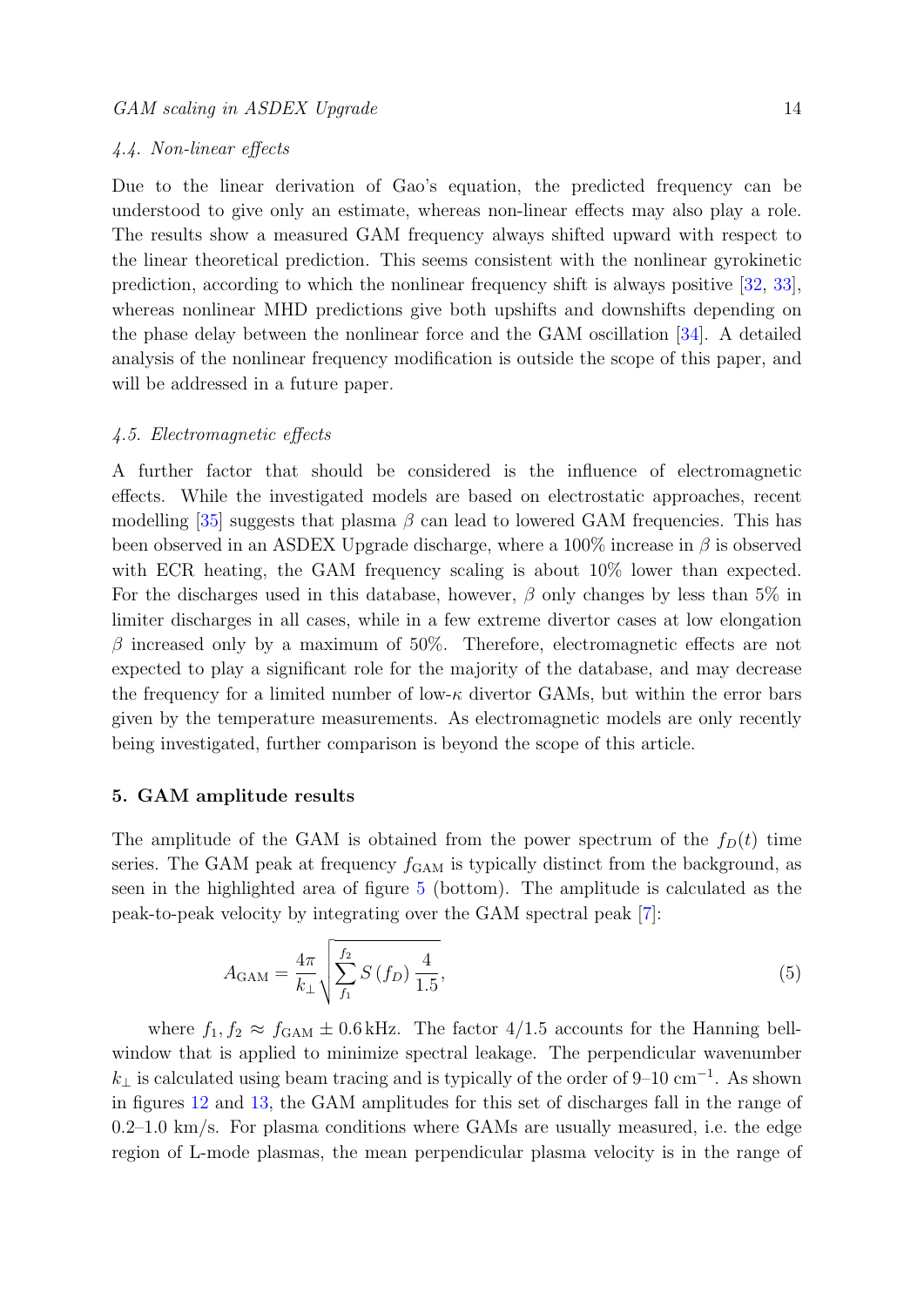$2-5 \text{ km/s}$  [\[22\]](#page-22-21). Hence the GAM can cause a perturbation of the plasma velocity by up to 50 %. The ratio between GAM amplitude and frequency is used to estimate the poloidal displacement caused by the GAM, and is of the order  $A_{\text{GAM}}/\omega_{\text{GAM}} \approx 1$  cm, which is comparable to typical values of the poloidal turbulence correlation length in the edge (see [\[36,](#page-22-35) [37\]](#page-22-36) and references therein). The radial edge turbulence correlation length is of similar size and is also comparable to the observed radial extent of GAMs in AUG plasmas [\[14\]](#page-22-13). The dataset is formed from values taken at the GAM radial maximum in each discharge condition.

The stationary GAM amplitude results from a balance between the non-linear drive from the gradient-driven turbulence, damping due to collisional and collisionless processes and the energy transfer between various scales. Previously, the local temperature gradient  $\nabla T_e$ , normalized by  $\sqrt{\kappa_b}$ , was used as a proxy for the turbulence drive in ASDEX Upgrade [\[7\]](#page-22-6). In this new dataset, the factor  $\nabla T_e / \sqrt{\kappa_b}$  is roughly constant in the range of  $5-7 \,\text{keV/m}$ . In addition, variations in the turbulence level have also been measured directly using normal incidence reflectometers. Here, the turbulence levels across the dataset are of similar orders of magnitude. Any variations may be attributed to the radial dependence of the turbulence. Additionally, the turbulence level is subject to the dynamics of energy transport processes. The energy transfer rate between the background turbulence and the GAM is an unknown factor which is not addressed further in this work. The primary focus here is placed on the importance of the GAM damping terms.

#### 5.1. Dependence on  $\kappa_b$  and q



<span id="page-14-0"></span>**Figure 12.** GAM amplitude against boundary elongation  $\kappa_b$ , colour-coded for varying local safety factor q.

Figure [12](#page-14-0) shows GAM amplitudes for the whole dataset against the plasma boundary elongation  $\kappa_b$ , colour-coded for ranges in local safety factor q. Figure [13](#page-15-0) is the counterpart, showing GAM amplitude against q, with  $\kappa_b$  ranges marked by the colour. The error in the GAM amplitude is influenced by the uncertainties of  $k_{\perp}$  and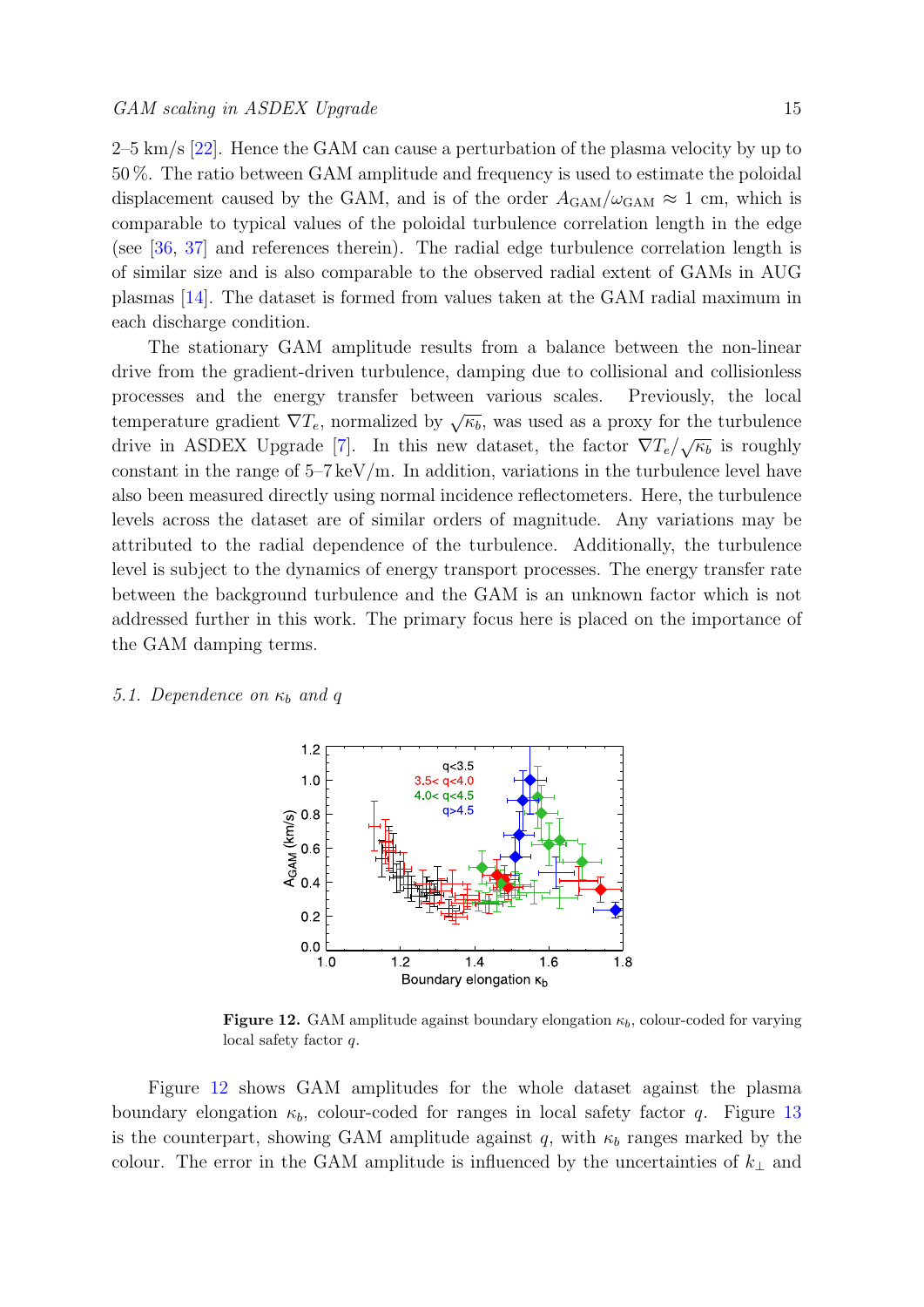

<span id="page-15-0"></span>**Figure 13.** GAM amplitude against local safety factor  $q$ , colour-coded for varying boundary  $\kappa_b$ .

the integration over the GAM peak. It is approximated as  $20\%$ . The errors in  $\kappa_b$  and q are estimated as discussed in section [4.1.](#page-8-2)

For limiter discharges the results in figure [12](#page-14-0) are similar to earlier ASDEX Upgrade experiments [\[7\]](#page-22-6) with the added benefit of a large number of points in a previously unavailable region for  $\kappa_b$ . There is a clear inverse dependence of  $A_{\text{GAM}}$  on the elongation  $\kappa_b$ , and only a weak direct dependance on local q evident. For  $\kappa_b > 1.4$  the amplitude tends to become insensitive to elongation. There is also a trend for higher  $\kappa_b$  to be accompanied by higher q.

For the case of divertor plasmas the effect of the X-point and strong shaping is more evident with discharges generally having higher q. The lowest GAM amplitudes in divertor plasmas are either found at low q, or at very high  $\kappa_b$ . Very high q raises  $A_{\text{GAM}}$ , while for moderate q (3.5–4.5), the impact of  $\kappa_b$  is seen again. For low to moderate q  $(3-4)$ ,  $A<sub>GAM</sub>$  approaches the limiter values.

The dependence of  $A_{\text{GAM}}$  on q is more clearly seen in figure [13.](#page-15-0) Low-amplitude GAMs can appear regardless of the local  $q, \kappa_b$  or plasma configuration. Although, as shown in figure [12,](#page-14-0) there is a tendency to higher  $A_{\text{GAM}}$  at lower  $\kappa_b$  for a fixed q. There is also a clear trend of high  $A_{\text{GAM}}$  at higher q in divertor configuration. As a general observation the influence of  $\kappa_b$  shows a clear trend for limiter data, while the influence of q appears more important for divertor plasmas.

#### 5.2. Dependence on damping

Previously there has been a focus on collisionless Landau damping, which is often approximated as  $\gamma \propto \omega_{\text{GAM}} \exp(-q^2)$  [\[38,](#page-22-37) [19,](#page-22-18) [7\]](#page-22-6). Gao has more recently derived a more extensive formula from a gyrokinetic approach in the limit of negligible GAM radial wavenumber  $k_r \rightarrow 0$  [\[39\]](#page-22-38):

<span id="page-15-1"></span>
$$
\gamma_{\text{c.less}} = -\frac{\pi^{1/2}}{2} \frac{\upsilon_{T_i}}{R} \frac{\left(R\omega_{\text{GAM}}/\upsilon_{T_i}\right)^6}{7/4 + \tau} q^5 \exp\left[-\left(\frac{qR\omega_{\text{GAM}}}{\upsilon_{T_i}}\right)^2\right] \tag{6}
$$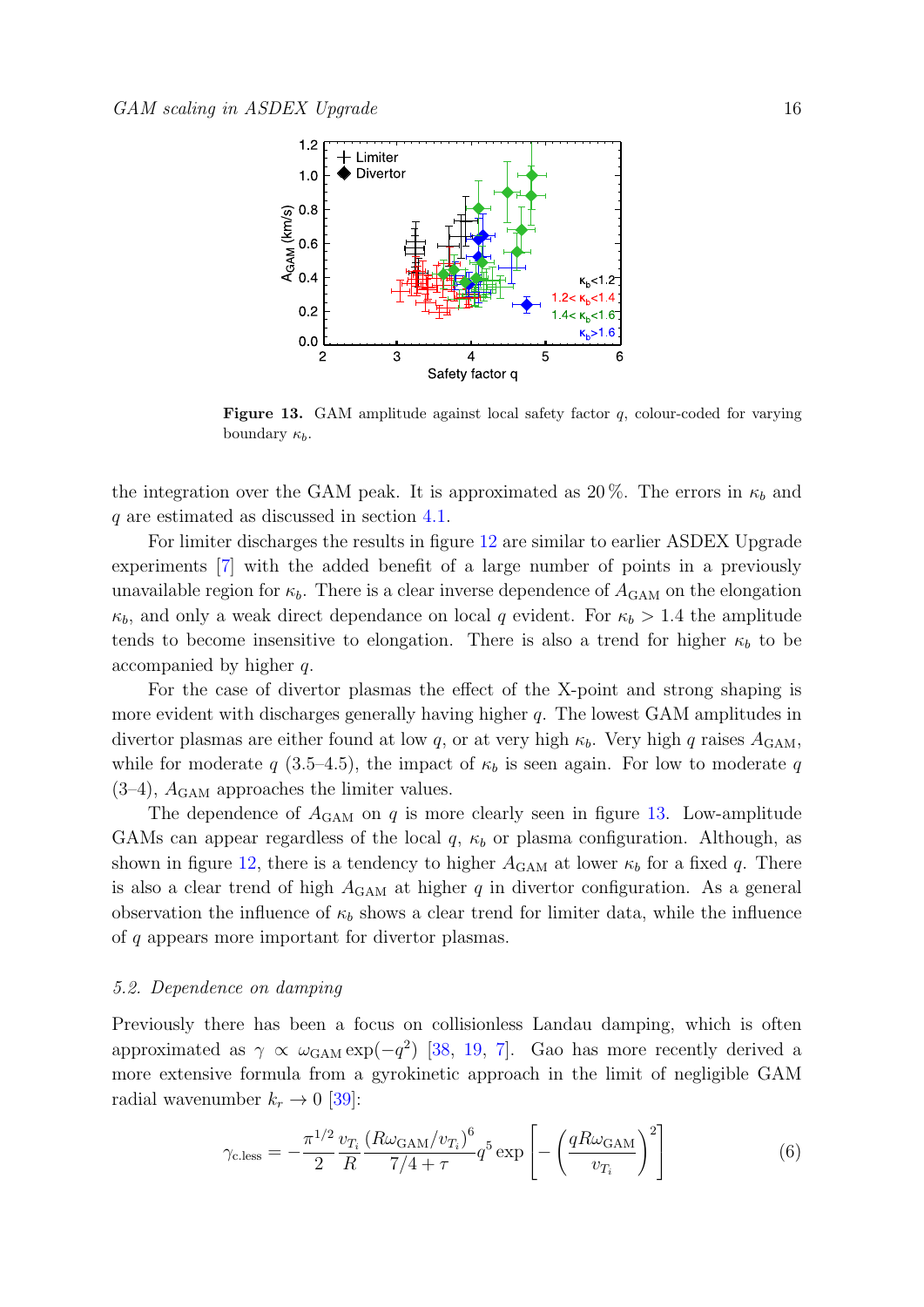This formula gives a monotonically decreasing  $\gamma$  in the experimental range 3  $\lt$  $q < 5$ , which appears to be consistent with the results of figure [13](#page-15-0) showing the GAM amplitude increasing with q.



<span id="page-16-0"></span>Figure 14. GAM amplitude against collisionless damping rate  $\gamma_{\rm c. less}$  in the limit  $k_r \rightarrow 0$  (equation [6\)](#page-15-1).

Figure [14](#page-16-0) shows the measured GAM amplitude  $A_{\text{GAM}}$  as a function of the collisionless damping rate  $\gamma_{\text{c.less}}$ , according to equation [6.](#page-15-1) There is a very large variation in  $\gamma_{\text{c.less}}$ , over 25 orders of magnitude. Due to the large scatter of  $A_{\text{GAM}}$ , there is no clear dependence between damping rate and GAM amplitude, contrary to what would be expected if collisionless damping was the dominant process. While the lowest  $A_{\text{GAM}}$  are found at high  $\gamma$ , there is no straightforward trend for the limiter data, and the divertor AGAM even tend to be larger at higher collisionless damping rates. If values below  $10^{-10}$  Hz are ignored there is perhaps a trend of decreasing  $A_{\text{GAM}}$  with rising  $\gamma_{\text{c.less}}$ . Nevertheless, the plasma elongation appears to have an influence on the collisionless damping rate, as most GAMs with  $\kappa_b > 1.4$  have significantly lower  $\gamma$ . This is due to the factor  $\omega_{\text{GAM}} R/v_{T_i}$  in the exponential, which will decrease for elongated plasmas (cf. figure [7\)](#page-9-0). Further, the damping rates for divertor plasmas are much lower than those for limiter plasmas, with the exception of only a few points.

Recent theoretical work ([\[40\]](#page-22-39) and references therein) and simulations [\[41\]](#page-22-40), however, suggest that finite orbit width effects, i.e.  $k_r > 0$ , may play a significant role for the collisionless damping rate in the case of  $q > 2$ . Sugama and Watanabe used a gyrokinetic approach to derive an expression that includes the finite orbit width effects [\[18,](#page-22-17) [42\]](#page-22-41):

<span id="page-16-1"></span>
$$
\gamma_{SW} = -\frac{\pi^{1/2}}{2} \frac{v_{T_i} q}{R_0} \left[ 1 + \frac{2(23/4 + 4\tau + \tau^2)}{q^2 (7/2 + 2\tau)^2} \right]^{-1} \times \left[ \exp(-\hat{\omega}_{G}^2) \left\{ \hat{\omega}_{G}^4 + (1 + 2\tau) \hat{\omega}_{G}^2 \right\} + \frac{1}{4} \left( \frac{k_r v_{T_i} q}{\Omega_i} \right)^2 \right] \times \exp(-\hat{\omega}_{G}^2/4) \left\{ \frac{\hat{\omega}_{G}^6}{128} + \frac{1 + \tau}{16} \hat{\omega}_{G}^4 + \left( \frac{3}{8} + \frac{7}{16}\tau + \frac{5}{32}\tau^2 \right) \hat{\omega}_{G}^2 \right\} \right] (7)
$$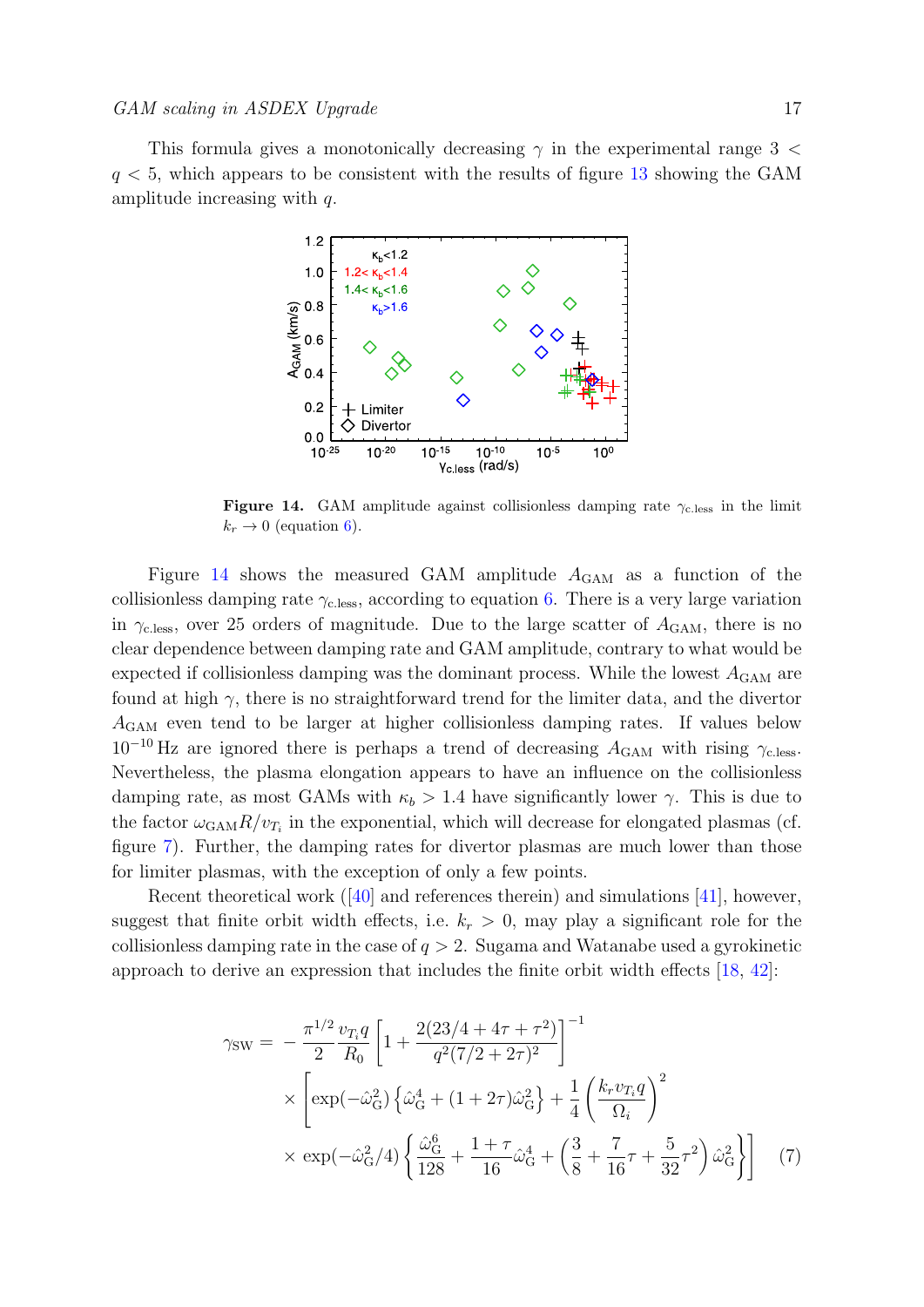# GAM scaling in ASDEX Upgrade 18

Here,  $\hat{\omega}_{\rm G} = R_0 q \omega_{\rm GAM} / v_{T_i}$  and  $\Omega_i = eB/m_i$ . For all calculations of the damping rate, the experimentally measured GAM frequency  $\omega_{\rm GAM}$  was used. The impact of the finite orbit width effect is very sensitive to the radial wavenumber  $k_r$  of the GAM. In AUG the radial wavelength  $\lambda_r$  of the GAM is obtained from radial cross-correlation measurements [\[43\]](#page-22-42) to be of the order of 4–5 cm, i.e. typically twice the zonal width of the GAMs. This estimate is consistent with previous width and spacing of the GAM frequency plateaus [\[14\]](#page-22-13). A  $\lambda_r$  of this magnitude gives a corresponding  $k_r$  of approximately  $150 \,\mathrm{m}^{-1}$ , which should be considered as an upper boundary.  $k_r$  of this magnitude have also been measured in DIII-D [\[44\]](#page-22-43).

Qiu et al. [\[16\]](#page-22-15) note that equation [7](#page-16-1) is only valid for  $k_r v_{T_i} q^2 / \Omega_i \ll 1$ , which is not the case here. In the limit of large ODW the dominant resonant mechanism changes from low order harmonic transit resonance to high order harmonic resonance, and the damping rate becomes independent of q. Gao derives the following equation for the collisionless damping rate in the large ODW limit from a gyrokinetic approach, which includes various effects, such as the plasma geometry [\[31,](#page-22-30) [17\]](#page-22-16):

<span id="page-17-0"></span>
$$
\gamma_{\text{LODW}} = -\frac{4\kappa^2 \sqrt{7/4 + \tau}}{\hat{k}^2 (\kappa^2 + 1)^{3/2}} \frac{v_{T_i}}{R_0} \left( 1 + \frac{2\kappa^2 + 5}{4\kappa^2 + 4} s_\kappa - \frac{27\kappa^2 + 9}{8\kappa^2 + 8} \epsilon^2 - \frac{7\kappa^2 + 4}{4\kappa^2 + 4} \Delta'^2 + \frac{9\kappa^2}{4\kappa^2 + 4} \epsilon \Delta' \right) \times \exp\left[ -\frac{\sqrt{7/4 + \tau}}{\hat{k}} \sqrt{\frac{2\kappa^2}{\kappa^2 + 1}} \left( 1 + \frac{3\kappa^2 + 4}{4\kappa^2 + 4} s_\kappa - \frac{9\kappa^2 + 3}{8\kappa^2 + 8} \epsilon^2 - \frac{3\kappa^2 + 2}{4\kappa^2 + 4} \Delta'^2 + \frac{4\kappa^2 + 1}{4\kappa^2 + 4} \epsilon \Delta' \right) \right]
$$
(8)

Figure [15](#page-18-0) shows a comparison of the three collisionless damping values for the whole database, plotted against the normalized poloidal flux radius  $\rho_{pol}$ , with  $\gamma_{\text{c.less}}$  in red from equation [6,](#page-15-1)  $\gamma_{SW}$  in green from equation [7](#page-16-1) and  $\gamma_{\text{LODW}}$  in blue from equation [8.](#page-17-0) For the calculation of  $\gamma_{SW}$  and  $\gamma_{\text{LODW}}$ , a constant estimate of  $k_r = 150 \,\mathrm{m}^{-1}$  is used. While for selected cases,  $k_r$  has been measured between 75 and  $150 \,\mathrm{m}^{-1}$ , accurate measurements for each GAM in the database do not exist, and the calculated damping rates should be taken as an upper boundary. Including the low  $k_r$  effects raises  $\gamma_{\text{c,less}}$  by 4 to 12 orders of magnitude, depending on radius and  $q$ . In the large ODW limit, the damping rate  $\gamma_{\text{LODW}}$  lies approximately 2 to 3 orders of magnitude below  $\gamma_{\text{SW}}$ , but still significantly above the  $\gamma_{\text{c.less}} (k_r \rightarrow 0)$  value.

The effect of collisional damping should also be taken into account. As recently noted by Gao [\[40\]](#page-22-39), collisional damping has often been ignored as it was not thought to play a large role in the plasma core. But, as GAMs are observed in the plasma edge region, the collisional damping may in fact play the dominant role. A first estimation of the collisional damping rate for GAMs was given by Novakovskii *et al.* as  $\gamma = -4/7\nu$ (the original publication mistakenly included a  $q$  in the denominator) [\[45,](#page-22-44) [3\]](#page-22-2). The ion collisionality in a deuterium plasma is defined as  $\nu_i = 4.80 \times 10^{-2} \sqrt{1/2} n_e \ln \Lambda T_i^{-3/2}$  $i^{-3/2}$  s<sup>-1</sup>,  $n_e$  is in m<sup>-3</sup>,  $T_i$  in eV and the Coulomb logarithm is  $\ln \Lambda \approx 17$ .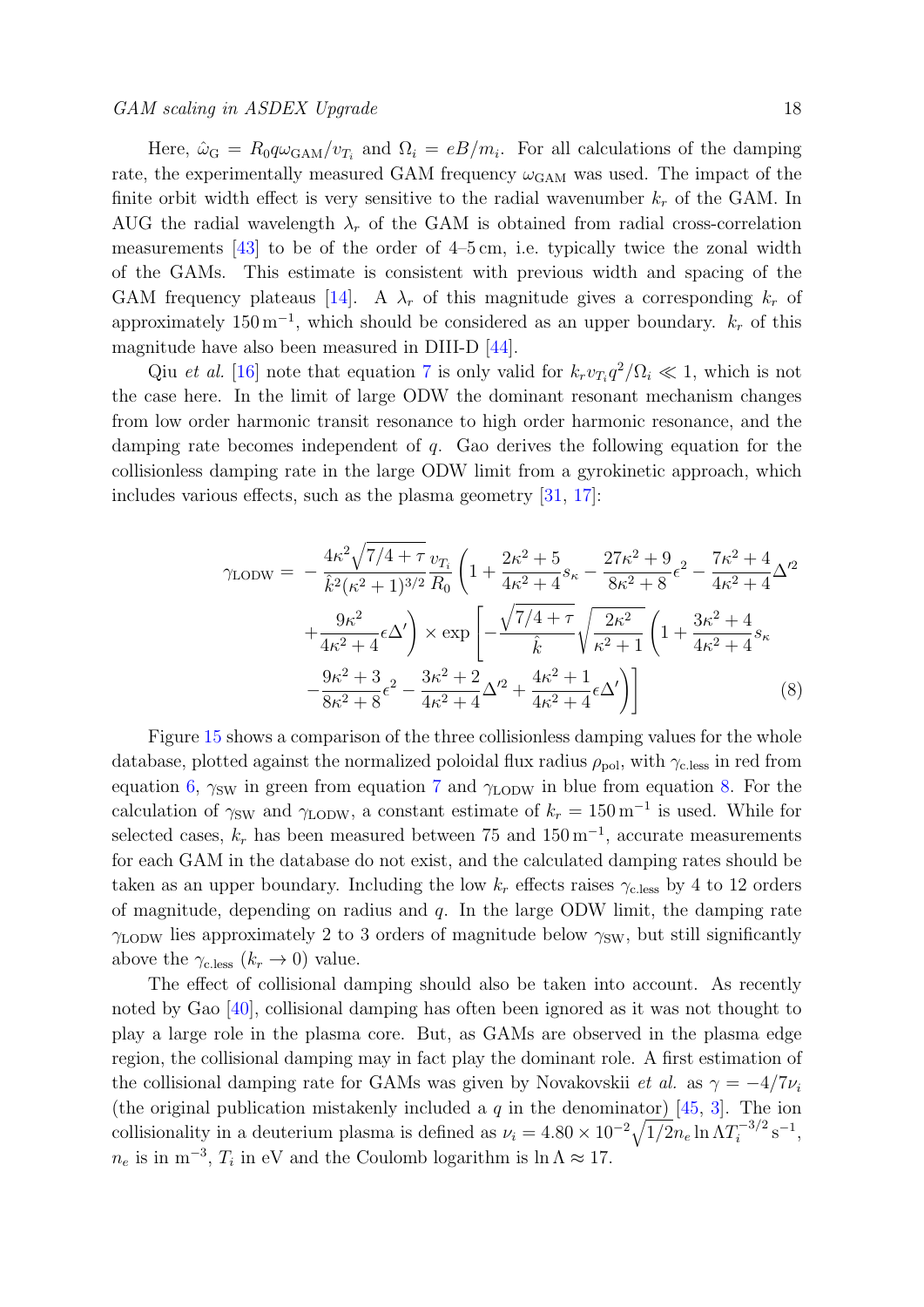

<span id="page-18-0"></span>**Figure 15.** Comparison of damping rates against normalized poloidal flux radius  $\rho_{\text{pol}}$ . (a) Collisional damping rate (black). (b) Collisionless damping for  $k_r \to 0$  (red). (c) Collisionless damping with finite ODW corrections (green). (d) Collisionless damping in the large ODW limit (blue). A constant value of  $k_r = 150 \,\mathrm{m}^{-1}$  is used.

Using a gyrokinetic model, Gao derived the following equation for the collisional damping rate [\[40\]](#page-22-39):

$$
\left(\frac{7}{4} + \tau\right) \frac{qR}{v_{T_i}} \gamma + \frac{3}{8} \frac{qR}{v_{T_i}} \nu_i + \frac{qR^3}{v_{T_i}^3} \gamma \left(4\gamma^2 + 4\gamma \nu_i + \nu_i^2\right) = 0
$$
\n(9)

In the case of  $\nu_i q R/v_{T_i} \ll 1$  and  $\gamma q R/v_{T_i} \ll 1$ , the formula simplifies to

<span id="page-18-1"></span>
$$
\gamma_{\text{coll}} = -\frac{3}{14 + 8\tau} \nu_i. \tag{10}
$$

Numerical calculations confirm that all the AUG experimental GAM measurements satisfy this condition. Note, unlike equation [6,](#page-15-1) there is no implicit  $\kappa$ -dependence here.

Figure [15\(](#page-18-0)a) shows the collisional damping  $\gamma_{\text{coll}}$  from equation [10](#page-18-1) in black. A comparison of the various damping rates indicates that, if ODW effects are neglected, the collisional damping rate is orders of magnitude above the collisionless damping rate  $\gamma_{\text{c.less}}$  - an observation similarly noted recently in Tore Supra [\[15\]](#page-22-14). However, when the contribution of  $k_r$  is taken into account the collisionless damping rate can become dominant in limiter low  $q$  conditions, while at high  $q$  limiter and divertor edge conditions the collisional term may still dominate or be comparable to the collisionless damping rate.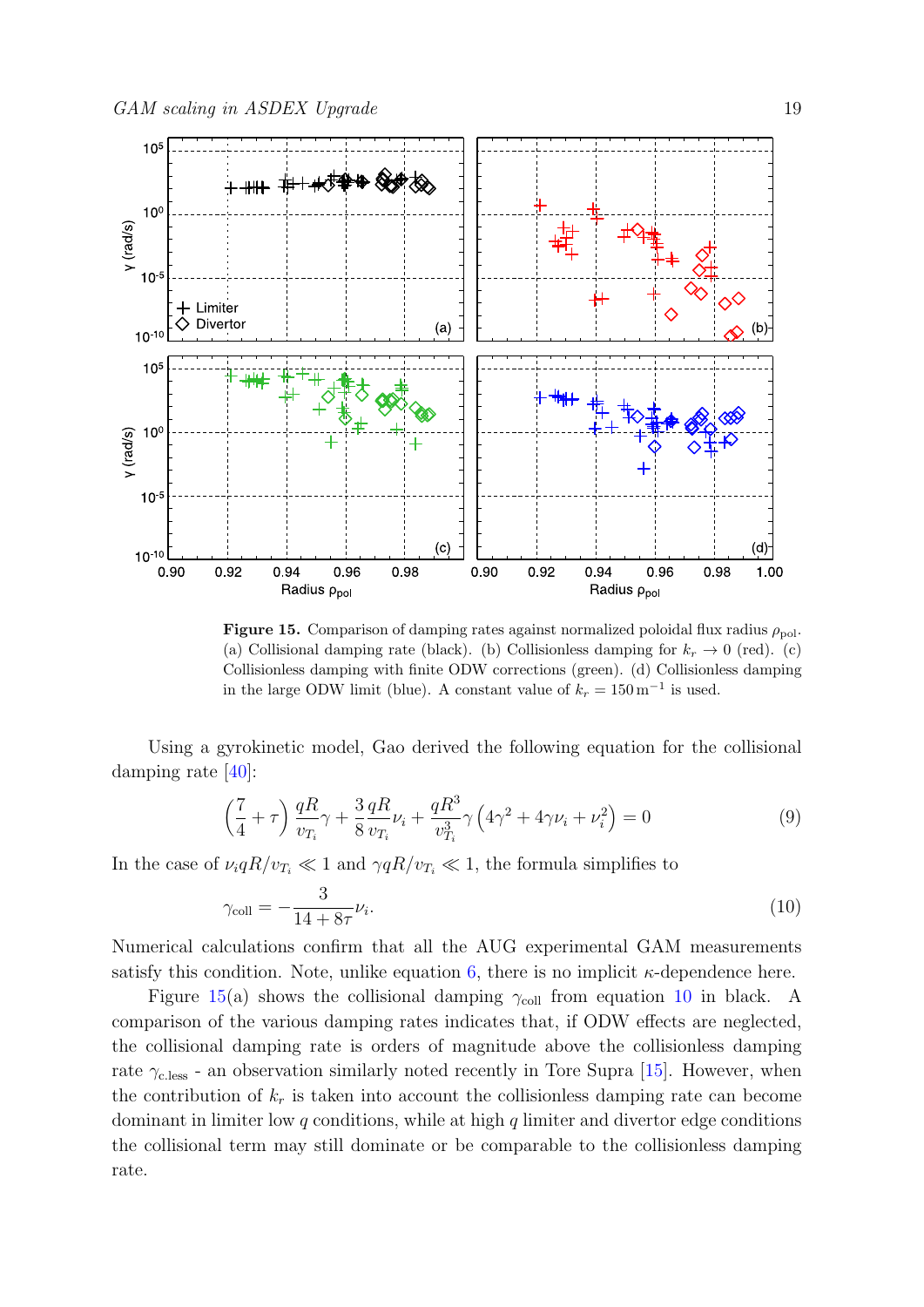

<span id="page-19-0"></span>Figure 16. Scaling of GAM amplitude against collisional damping rate  $\gamma_{\text{coll}}$ . Left: Divertor plasmas. Right: Limiter plasmas.

Experimentally, the variation of  $A_{\text{GAM}}$  with collisional damping is different between limiter and divertor configurations. Figure [16](#page-19-0) shows the GAM amplitude as a function of  $\gamma_{\text{coll}}$  from equation [10](#page-18-1) for divertor and limiter plasmas. In the divertor case there is a much clearer trend of decreasing  $A_{\text{GAM}}$  with rising  $\gamma_{\text{coll}}$ . In the limiter case, there is more spread in the data, and for each subset of measurements at similar  $\kappa_b$  there is almost no variation with  $\gamma_{\text{coll}}$ . The collisional damping appears to have the effect of setting an upper boundary on the GAM amplitude, particularly for divertor plasmas. In the case of limiter plasmas the GAM amplitude seems to be determined by the boundary elongation, as seen in figure [12.](#page-14-0)

## 6. Discussion and summary

This article presents experimental results from Doppler reflectometry measurements on a number of shape-scan experiments in order to study the influence of plasma geometry on the properties of the geodesic acoustic mode. The MUSIC algorithm is tested as an alternative to the conventional sliding FFT approach for GAM measurements, but unlike results from Tore Supra [\[12\]](#page-22-11) it is not shown to improve GAM detection at ASDEX Upgrade. The measurements are compared to heuristic and various theorybased models. It is confirmed that the GAM frequency prediction by Winsor's simplified fluid model shows inaccuracies, as it generally overestimates the GAM frequency, with strong deviations for edge GAMs in elongated tokamak experiments. A comparison with Conway's heuristic model, which was based on a set of low- and high-elongation discharges, yields better agreement, even with the inclusion of new experimental points from limiter discharges at medium plasma elongation. However, discrepancies are still found, especially for lower- $\kappa$  limiter discharges, where the GAM frequency is overestimated. Also GAMs in divertor discharges seem to show a systematic disagreement with the empirical formula. More involved theory-based models attempt to account for the observed effects: a fluid model derived by Angelino, which incorporates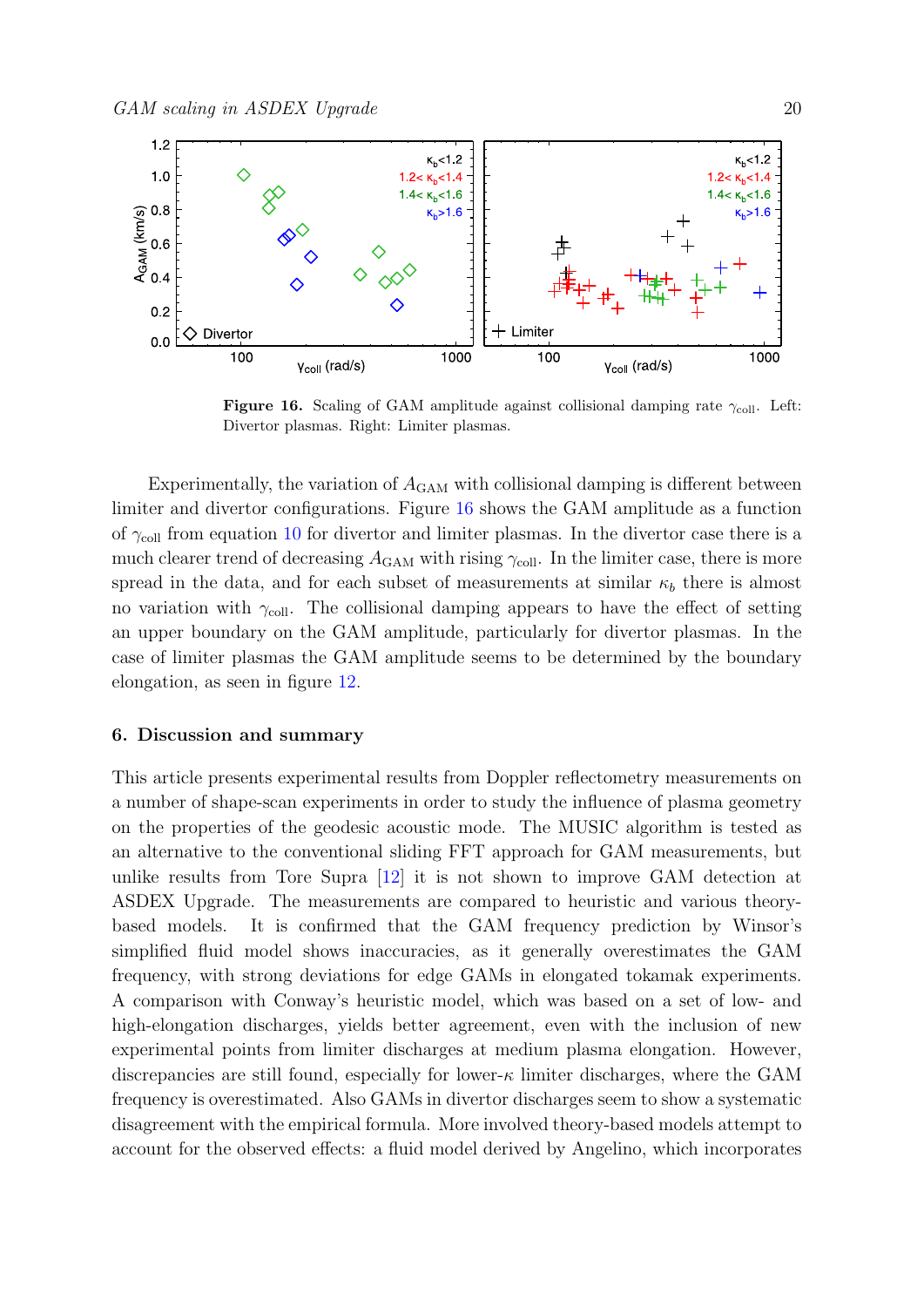the effect of plasma elongation  $\kappa$ , yields some improvement on Winsor's scaling. However, large discrepancies are found for low- $\kappa$  limiter plasmas. The overall agreement with the experimental data is still better for the heuristic model. Angelino's model is nevertheless useful as an estimate of the  $\omega_{\rm GAM}$ -dependence on  $\kappa$  based on theory. Gao's gyrokinetic-based scaling is the most rigorous model in its inclusion of plasma geometry parameters such as  $\epsilon, s_{\kappa}$  and  $\Delta'$ . It appears to give a lower boundary prediction of the GAM frequency. The systematic underestimation of  $\omega_{\text{GAN}}$  suggests that non-linear effects may play a significant role and should be considered for an accurate prediction of the GAM frequency, however the possibility of non-linear frequency downshift must also be considered.

The presence of GAMs has been confirmed in many plasma devices (see the review by Fujisawa [\[8\]](#page-22-7) and the references therein) and an overestimation of GAM frequency by the Winsor model has been confirmed on a number of experiments, among others at ASDEX Upgrade [\[11\]](#page-22-10), DIII-D [\[6,](#page-22-5) [44\]](#page-22-43), MAST [\[46\]](#page-22-45) and Globus-M [\[47\]](#page-22-46). The thorough comparison of circular Tore Supre measurements and simulations against various models [\[15\]](#page-22-14) points to several important influences on the GAM frequency. While the divertor geometry allows for more flexible shaping studies at ASDEX Upgrade, especially in terms of plasma boundary elongation  $\kappa_b$ , the Tore Supra results also stress the importance of impurities, which may account for discrepancies of up to  $10\%$  in case of high effective charge  $Z_{\text{eff}} > 2.5$ . In typical ASDEX Upgrade edge scenarios,  $Z_{\text{eff}}$  is not expected to exceed 1.5, therefore impurities should only provide a small correction. In the comparison of ASDEX Upgrade data with the gyrokinetic model, it is shown that other shaping terms which can be varied only in a limited range, such as the inverse aspect ratio  $\epsilon$  and the Shafranov shift gradient  $\Delta'$  may also play a non-negligible role. Recent results from the spherical Globus-M tokamak only show good agreement with the GAM frequency predicted by the gyrokinetic scaling, highlighting the importance of the terms including the inverse aspect ratio  $\epsilon$ . There are still more parameters that are expected to influence the GAM frequency, but which are not always easily varied and studied. Pressure anisotropy, for example, is expected to impact the GAM frequency [\[48\]](#page-22-47), but was shown to have little effect at Tore Supra [\[15\]](#page-22-14). Toroidal rotation is expected to provide an upshift of the GAM frequency [\[49,](#page-22-48) [50\]](#page-23-0) but the magnitude of this effect might be small due to little external momentum input in the plasma discharges investigated here. A relatively strong influence on the GAM frequency, which has not to date been studied in detail, can be expected from variations in the isotope used during a discharge. First ASDEX Upgrade results show an increase of the GAM frequency by 30–40 % when the plasma fuelling is changed from deuterium to hydrogen, which matches the change of  $c_s \propto m_i^{-0.5}$ .

The behaviour of the GAM amplitude is also studied in relation to the plasma parameters  $\kappa$  and q. The GAM amplitude is seen to decrease in limiter plasmas with increasing elongation. Low-q GAMs from divertor plasmas exhibit similar amplitudes, whereas the GAM amplitude is found to increase significantly at higher safety factor. The GAM amplitude scaling has been less often studied than the GAM frequency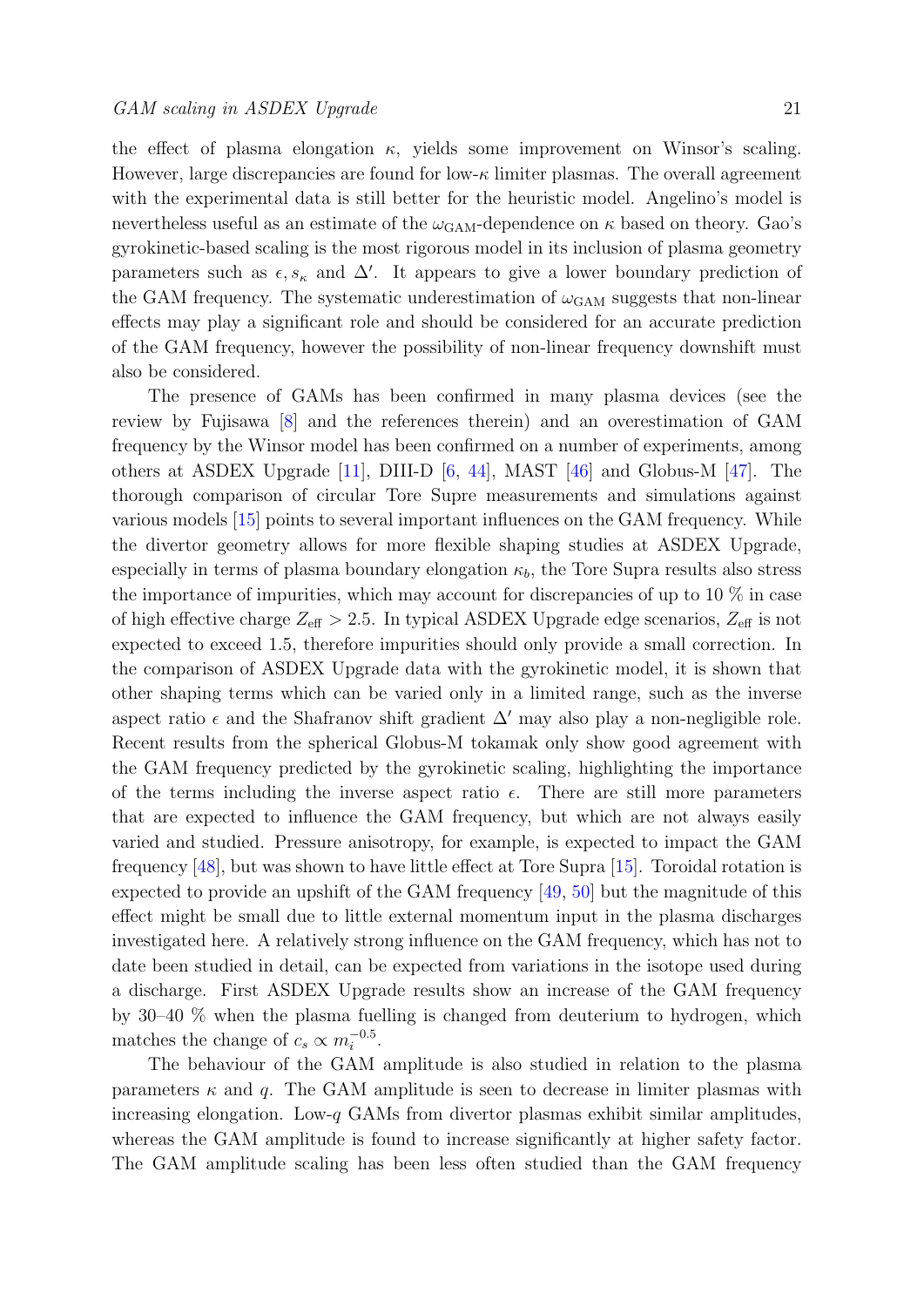scaling in recent research, with little detailed investigation of the effects of plasma configuration and geometry  $\lvert \mathcal{S} \rvert$ . Prior results from DIII-D suggest that a large safety factor q might lead to higher GAM amplitudes due to reduced collisionless damping  $[6]$ , while first ASDEX Upgrade results exhibit different observations for limiter and divertor plasmas [\[7\]](#page-22-6). In the limiter cases the boundary elongation has a clear effect on the GAM amplitude, but not in the divertor case. Here, the role of the X-point in the divertor configuration requires further investigation.

In this article the roles of collisionless Landau damping and collisional damping were investigated in more detail for a dataset with roughly similar turbulence drive  $\nabla T_e/\sqrt{\kappa_b}$ . √ In the absence of  $k_r$  effects collisional damping clearly dominates over collisionless damping towards the outer plasma edge region. More towards the core region, however, the rising trend of the collisionless damping may cause  $\gamma_{\rm c. less}$  to become dominant. Tore Supra results similarly predict a stronger influence of collisional damping in the relevant plasma edge region [\[15\]](#page-22-14). With inclusion of finite orbit drift width effects, the collisionless damping is increased overall (green and blue points in figure [15\)](#page-18-0). The green points can be considered an upper boundary to the collisionless damping rates, based of the current measured  $k_r$  estimates. A lower  $k_r$  would reduce  $\gamma_{SW}$  towards the original  $\gamma_{\text{c.less}}$  (red points). The large ODW limit values  $\gamma_{\text{LODW}}$  are likewise reduced with decreasing  $k_r$ . Within this picture, the collisional damping would play a larger role for the divertor high  $q$  cases in the plasma edge, while collisional and collisionless damping may play equal roles for limiter low  $q$  cases towards the plasma core. This switch in damping dependency may go towards explaining the different behaviours observed in figure [16](#page-19-0) for the limiter and divertor configurations.

Comparisons to numerical modelling for ASDEX Upgrade plasmas are in progress, but first results from the gyrokinetic code NEMORB for a circular plasma geometry [\[41\]](#page-22-40) already show a good agreement for the GAM frequency and damping rate with the gyrokinetic based model of Sugama and Watanabe.

## Acknowledgments

The authors thank P. Hennequin for fruitful discussions. This work has been carried out within the framework of the EUROfusion Consortium and has received funding from the Euratom research and training programme 2014-2018 under grant agreement No 633053. This work was also supported by the European Commission within the framework of the Erasmus Mundus International Doctoral College in Fusion Science and Engineering (FUSION-DC). The views and opinions expressed herein do not necessarily reflect those of the European Commission. This work was also performed within the framework of the Helmholtz Virtual Institute on Plasma Dynamical Processes and Turbulence Studies using Advanced Microwave Diagnostics.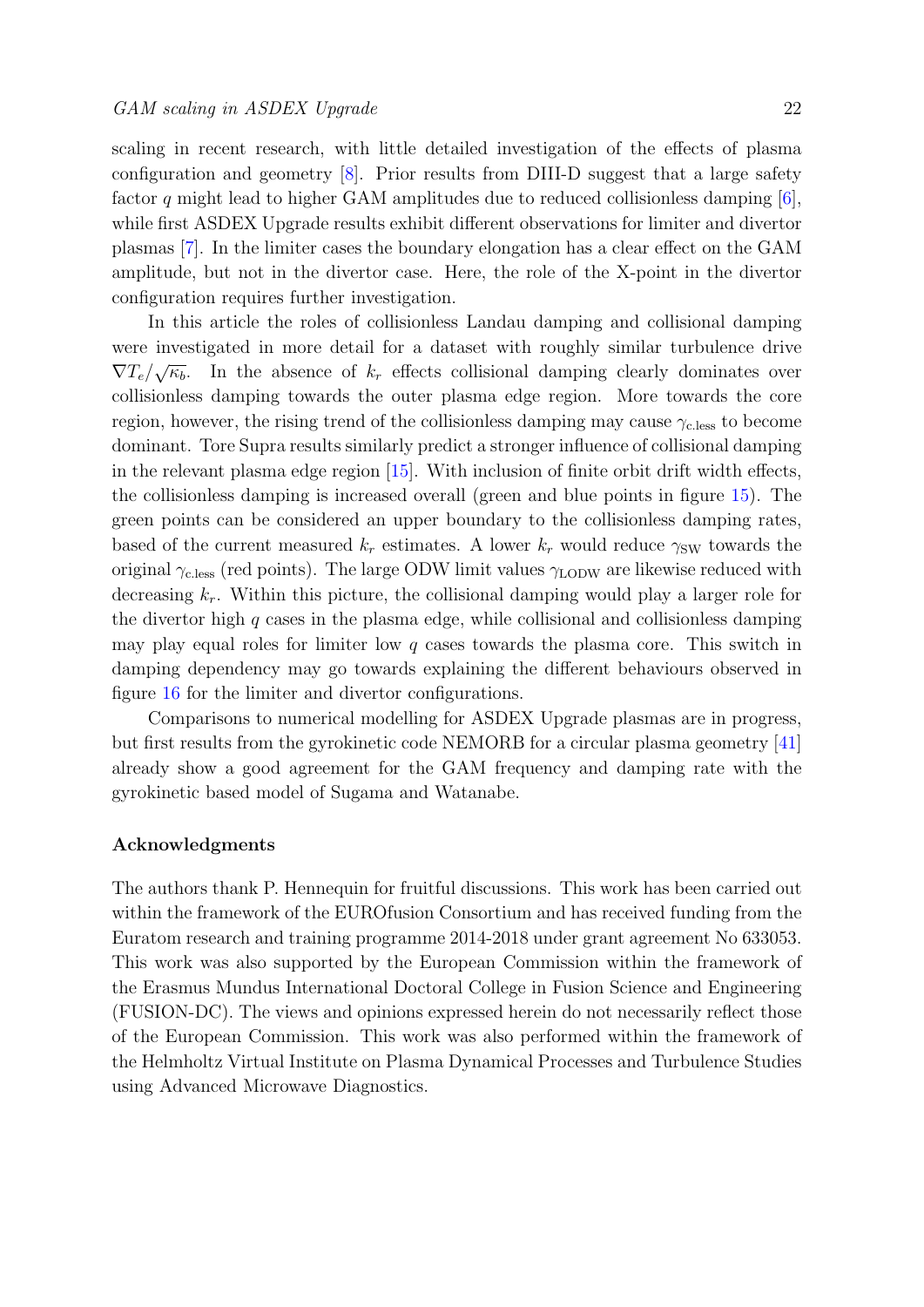## References

- <span id="page-22-0"></span>[1] A. J. Wootton et al., Phys. Fluids B 2, 2879 (1990)
- <span id="page-22-1"></span>[2] J. W. Connor, Plasma Phys. Control. Fusion 35, B293 (1993)
- <span id="page-22-2"></span>[3] P. H. Diamond et al., Plasma Phys. Control. Fusion 47, R35 (2005)
- <span id="page-22-3"></span>[4] T. S. Hahm *et al.*, Phys. Plasmas **6**, 922 (1999)
- <span id="page-22-4"></span>[5] N. Winsor *et al.*, Phys. Fluids **11**, 2448 (1968)
- <span id="page-22-5"></span>[6] G. R. McKee et al., Plasma Phys. Control. Fusion 48, S123 (2006)
- <span id="page-22-6"></span>[7] G. D. Conway et al., Plasma Phys. Control. Fusion 50, 085005 (2008)
- <span id="page-22-7"></span>[8] A. Fujisawa, Nucl. Fusion 49, 013001 (2009)
- <span id="page-22-8"></span>[9] P. M. Schoch et al., Bull. Am. Phys. Soc. 46, 8 (2001)
- <span id="page-22-9"></span>[10] A. Krämer-Flecken *et al.*, Phys. Rev. Lett. **97**, 045006 (2006)
- <span id="page-22-10"></span>[11] G. D. Conway et al., Plasma Phys. Control. Fusion 47, 1165 (2005)
- <span id="page-22-11"></span>[12] L. Vermare et al., Nucl. Fusion 52, 063008 (2012)
- <span id="page-22-12"></span>[13] C. A. de Meijere et al., Plasma Phys. Control. Fusion 56, 072001 (2014)
- <span id="page-22-13"></span>[14] G. D. Conway et al., Plasma Phys. Control. Fusion 50, 055009 (2008)
- <span id="page-22-14"></span>[15] A. Storelli *et al.*, Phys. Plasmas **22**, 062508 (2015)
- <span id="page-22-15"></span>[16] Z. Y. Qiu et al., Plasma Phys. Control. Fusion 51, 012001 (2009)
- <span id="page-22-16"></span>[17] Z. Gao, Plasma Science and Technology 13, 15 (2011)
- <span id="page-22-17"></span>[18] H. Sugama and T. H. Watanabe, J. Plasma Physics 72, 825 (2006)
- <span id="page-22-18"></span>[19] P. Angelino et al., Phys. Plasmas 15, 062306 (2008)
- <span id="page-22-19"></span>[20] M. Hirsch et al., Plasma Phys. Control. Fusion 43, 1641 (2001
- <span id="page-22-20"></span>[21] G. D. Conway et al., Plasma Fusion Res. 5, S2005 (2010)
- <span id="page-22-21"></span>[22] G. D. Conway et al., Plasma Phys. Control. Fusion 46, 951 (2004)
- <span id="page-22-22"></span>[23] C. Tröster, Ph. D. Thesis, Ludwig-Maximilian University, Munich (2008)
- <span id="page-22-23"></span>[24] E. Poli et al., Comput. Phys. Commun. 136, 90 (2001)
- <span id="page-22-24"></span>[25] J. Schirmer et al., Plasma Phys. Control. Fusion 49, 1019 (2007)
- <span id="page-22-25"></span>[26] M. Reich et al., Plasma Phys. Control. Fusion 46, 797 (2004)
- <span id="page-22-26"></span>[27] R. O. Schmidt, IEEE Trans. Antennas and Propagation AP-34, 276 (1986)
- <span id="page-22-27"></span>[28] J. W. Connor and L. Chen, Phys. Fluids 28, 2201 (1985)
- <span id="page-22-28"></span>[29] P. J. McCarthy, Phys. Plasmas 6, 3554 (1999)
- <span id="page-22-29"></span>[30] Z. Gao et al., Nucl. Fusion 49, 045014 (2009)
- <span id="page-22-30"></span>[31] Z. Gao, Phys. Plasmas 17, 092503 (2010)
- <span id="page-22-31"></span>[32] F. Zonca and L. Chen, EPL 83, 35001 (2008)
- <span id="page-22-32"></span>[33] Z. Qiu *et al.*, Phys. Plasmas **22**, 042512 (2015)
- <span id="page-22-33"></span>[34] M. Sasaki et al., Plasma Fusion Res. 8, 1403010 (2013)
- <span id="page-22-34"></span>[35] R. Singh et al., Plasma Phys. Control. Fusion 57, 125002 (2015)
- <span id="page-22-35"></span>[36] T. L. Rhodes et al., Phys. Plasmas 9, 2141 (2002)
- <span id="page-22-36"></span>[37] G. D. Conway, Plasma Phys. Control. Fusion 50, 124026 (2008)
- <span id="page-22-37"></span>[38] T. Watari et al., Phys. Plasmas 12, 062304 (2005)
- <span id="page-22-38"></span>[39] Z. Gao *et al.*, Phys. Plasmas **15**, 072511 (2008)
- <span id="page-22-39"></span>[40] Z. Gao, Phys. Plasmas **20**, 032501 (2013)
- <span id="page-22-40"></span>[41] A. Biancalani et al., Nucl. Fusion **54**, 104004 (2014)
- <span id="page-22-41"></span>[42] H. Sugama and T. H. Watanabe, J. Plasma Physics 74, 139 (2008)
- <span id="page-22-42"></span>[43] P. Simon et al., Proc. 11th International Reflectometry Workshop, Palaiseau (2013)
- <span id="page-22-43"></span>[44] J. C. Hillesheim *et al.*, Phys. Plasmas **19**, 022301 (2012)
- <span id="page-22-44"></span>[45] S. V. Novakovskii et al., Phys. Plasmas 4, 4272 (1997)
- <span id="page-22-45"></span>[46] J. R. Robinson *et al.*, Plasma Phys. Control. Fusion **54**, 105007 (2012)
- <span id="page-22-46"></span>[47] A. Yu. Yashin *et al.*, Nucl. Fusion **54**, 114015 (2014)
- <span id="page-22-47"></span>[48] H. Ren, Phys. Plasmas **21**, 044505 (2014)
- <span id="page-22-48"></span>[49] V.P. Lakhin *et al.*, Phys. Lett. A **374**, 4872 (2010)